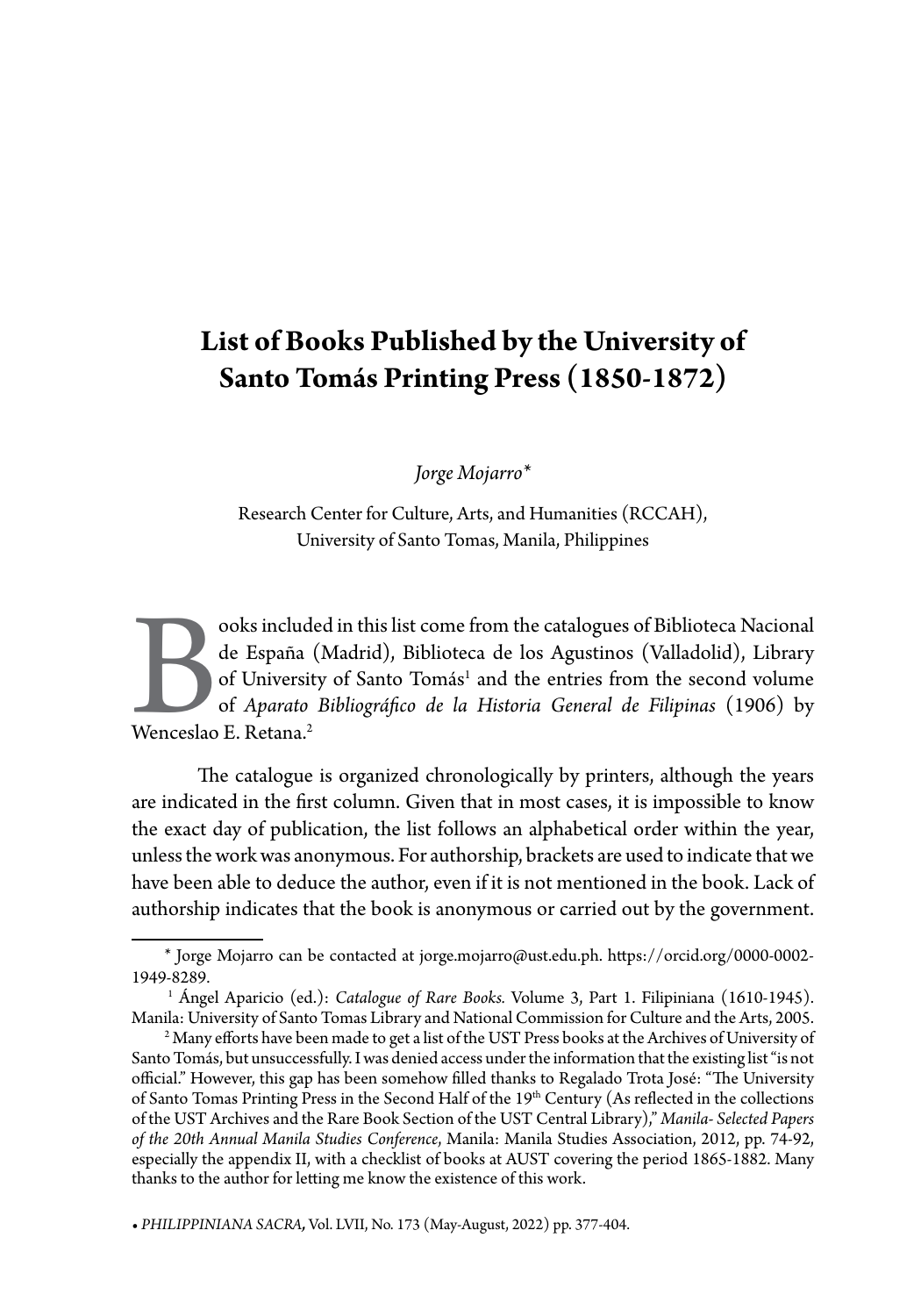When the book is a reprint, this is indicated with (R), although at times we have been able to clarify if it is a second  $(2^a)$  or third  $(3^a)$  edition. (T) means the book is a translation. When only the initials of a religious order appear in the author column, namely OFM or OP, it means that the book is a collective enterprise of the order or that the book is a work of a friar whose name we have been unable to identify. The asterisk indicates the author was born in the Philippines.

Regarding the typology of the book, we have tried to be inclusive. For example, funeral prayers and sermons have been placed under the same category; likewise, book of prayers includes a heterogeneous array of devotionaries, sometimes even illustrated. In some occasions, the difference between books of prayers and catechisms is rather slim. Likewise, in the final computation, grammars, dictionaries and language handbooks have been included under the category "linguistics."3

This catalogue does not attempt to be complete for the 1850-1872 period, but representative and indicative of the publication policies, aims and orientations of the University of Santo Tomás printing press, especially from the statistical point of view. It additionally aims to contribute to the building of a full bibliography of all the books printed in the Philippines during the 19th century, a very much needed work.<sup>4</sup>

|      | $\mathbf{N}^{\mathbf{o}}$ | Author           | <b>Title</b>              | Kind of book | Language |
|------|---------------------------|------------------|---------------------------|--------------|----------|
|      |                           |                  |                           |              |          |
| 1850 | 1                         | Fr.              | Quinabuhi sa Christianos  | Catechism    | Cebuano  |
|      |                           | Jerónimo         | nga hinuad sa polong      | (T)          |          |
|      |                           | Dutari, $SI$ ];  | ñga zugbuanon, aron       |              |          |
|      |                           | Fr. Mateo        | ang cristianos maglicay   |              |          |
|      |                           | Pérez, OSA       | sa sala ng macatoltol sa  |              |          |
|      |                           | $($ trans. $)^5$ | dalan sa lañgit           |              |          |
| 1850 | $\mathbf{2}$              | Fr.              | Arte de la Lengua Tagala, | Grammar      | Spanish  |
| (3a) |                           | Sebastián        | y Manual Tagalog, para    |              |          |
|      |                           | de Totanes,      | la administración de los  |              |          |
|      |                           | <b>OFM</b>       | Santos Sacramentos        |              |          |

#### **Manuel Ramírez**

<sup>3</sup> Many thanks to Binky Caral, Marga Binamira, Vincent A. Salmin and Joy P. Gadong, who helped me to identify the language of several religious books.

<sup>4</sup> This tentative list of books should be read along with the forthcoming article of Jorge Mojarro: "The publication policy of the Universidad de Santo Tomás printing press in Manila (1850-1872)," in B. Rial Costas & M. J. Sales (eds.): *Books and Press in the Philippines Under Different Regimes of Power (1850-1950).* Leiden: Brill.

<sup>&</sup>lt;sup>5</sup> For the attribution of this work, see Luis Resines: "Estudio sobre los catecismos de Filipinas," *Archivo Agustiniano*, Vol. 68, Nº 186, 1984, pp. 44-45.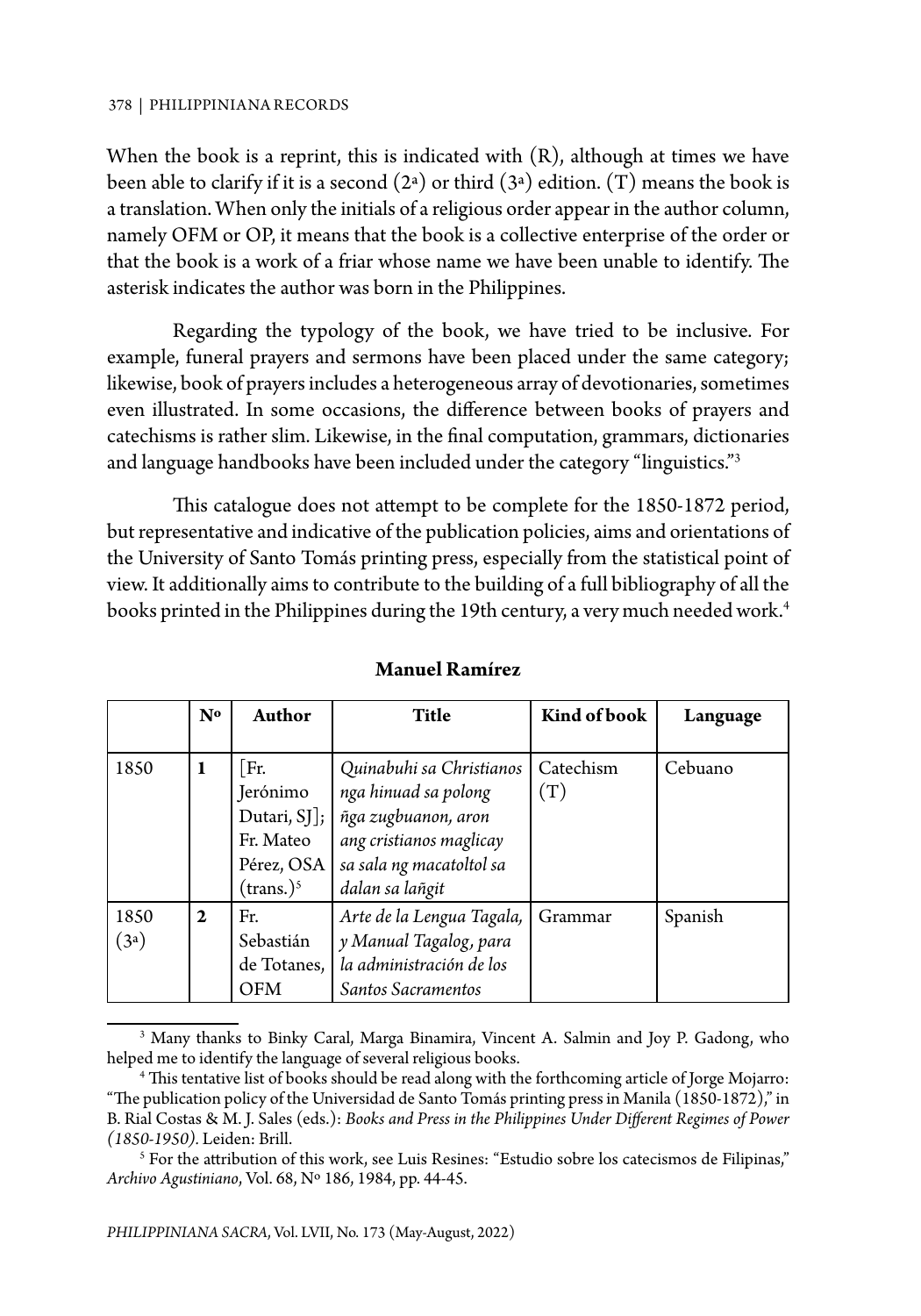| 1851 | 3                       | Fr. Vicente<br>Ayala, OP             | Discurso que en la<br>solemne acción de gracias<br>al Todo Poderoso por la<br>victoria, que en los días<br>28 de Febrero y 1º de<br>Marzo del presente año<br>consiguió del pérfido<br>pirata joloano el valiente<br>y leal ejército de Filipinas<br>bajo las órdenes del<br>Escelentísimo Señor<br>Capitán General D.<br>Antonio de Urbiztondo,<br>Marqués de la Solana | Sermon                             | Spanish |
|------|-------------------------|--------------------------------------|--------------------------------------------------------------------------------------------------------------------------------------------------------------------------------------------------------------------------------------------------------------------------------------------------------------------------------------------------------------------------|------------------------------------|---------|
| 1851 | $\overline{\mathbf{4}}$ | Fr.<br>Francisco<br>Gaínza,<br>OP    | Memoria y antecedentes<br>sobre las expediciones de<br>Balanguingui y Joló                                                                                                                                                                                                                                                                                               | Military report                    | Spanish |
| 1851 | 5                       | Fr. Antonio<br>Llanos,<br><b>OSA</b> | Fragmentos de algunas<br>Plantas de Filipinas, no<br>incluidas en la Flora de<br>las Islas, de la 1ª ni 2ª<br>edición. Dispuestas según<br>el sistema Linneano                                                                                                                                                                                                           | Science                            | Spanish |
| 1851 | 6                       |                                      | Reglamento para el<br>gobierno y administración<br>de la Compañía de<br>Seguros Marítimos,<br>titulada Esperanza                                                                                                                                                                                                                                                         | Goverment<br>and<br>administration | Spanish |
| 1852 | 7                       | Fr.<br>Francisco<br>Gaínza,<br>OP    | Reglamento de la Mesa<br>de la V. O. T. de Santo<br>Domingo                                                                                                                                                                                                                                                                                                              | Religious rules                    | Spanish |
| 1852 | 8                       | Pablo<br>Pebrer                      | Historia Administrativa y   History $(T)$<br>Estadística general de las<br>Colonias Inglesas en todas<br>las partes del mundo,<br>con la esposición de los<br>impuestos, gastos, deudas,<br>importancia militar y<br>marítima, población,<br>comercio y agricultura de<br>cada colonia.                                                                                  |                                    | Spanish |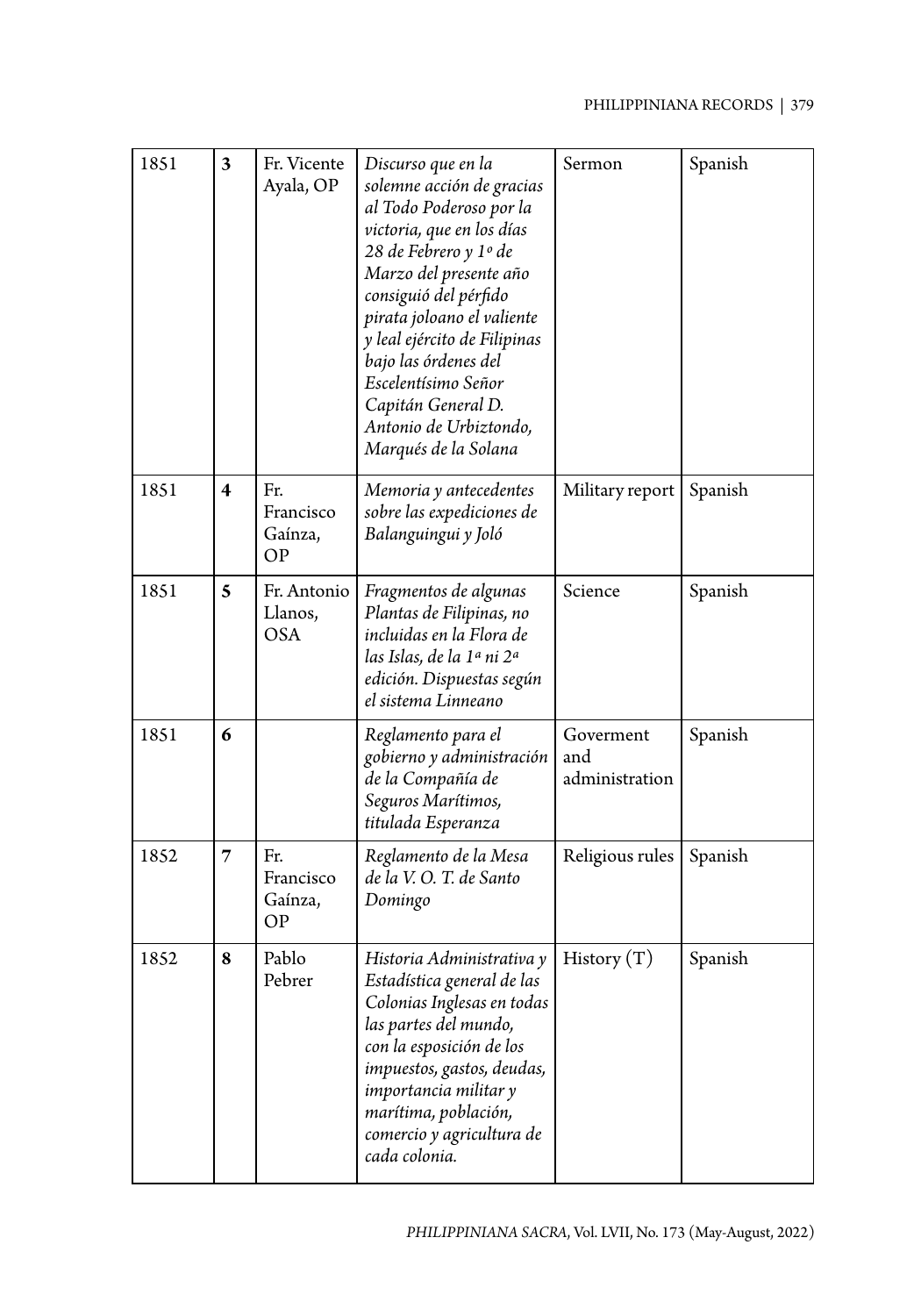| 1852                      | 9  | Antonio<br>Robles                                                   | Salir a tiempo de pobres.<br>Ensayo cómico en un acto<br>y en verso                                                                                                                                                    | Literature<br>(Theater)                         | Spanish     |
|---------------------------|----|---------------------------------------------------------------------|------------------------------------------------------------------------------------------------------------------------------------------------------------------------------------------------------------------------|-------------------------------------------------|-------------|
| 1852                      | 10 |                                                                     | Reglamento orgánico<br>para las partidas de<br>Seguridad pública                                                                                                                                                       | Goverment<br>and<br>administration              | Spanish     |
| 1852<br>(R)               | 11 | OP                                                                  | Sagrada Novena a la<br>seráfica Madre y cándida<br>Virgen Santa Catalina de<br>Sena                                                                                                                                    | Novena                                          | Spanish     |
| 1853                      | 12 | Fr. Joseg<br>Ignaz<br>Claus; Fr.<br>Benito<br>Rivas, OP<br>(trans.) | Conceptos doctrinales<br>y morales traducidos al<br>tagalog (Vol. II)                                                                                                                                                  | Catechism<br>(T)                                | Tagalog     |
| 1854                      | 13 | Fr. Félix<br>Amat                                                   | Institutiones Philosophiæ                                                                                                                                                                                              | Philosophy                                      | Latin       |
| 1854<br>(R)               | 14 |                                                                     | Casaysayan nang Pasion<br>Mahal ni Jesucristong<br>Panginoon natin, na sucat<br>ipag alab nang puso nag<br>sino mang babasa.                                                                                           | Edifying<br>literature<br>(religious<br>poetry) | Tagalog     |
| 1854                      | 15 | Fr. Joaquín<br>Fonseca,<br><b>OP</b>                                | Oda épico-gratulatoria<br>dicha al exmo. Señor D.<br>Manuel Pavía, Marqués<br>de Novaliches, con motivo<br>del Acto Literario, que la<br>Universidad de Manila<br>ha dedicado a su obsequio<br>el dia de Marzo de 1854 | Literature<br>(Ode)                             | Spanish     |
| 1854<br>(2 <sup>a</sup> ) | 16 | Luisa<br>Gonzaga<br>de León*                                        | Ejercicio cotidiano. Iti<br>amayunang Castila<br>bildug ne quing amanung<br>Capanpangan nang,<br>India quing balayang<br>Baculud                                                                                       | Book of<br>prayers $(T)$                        | Kapampangan |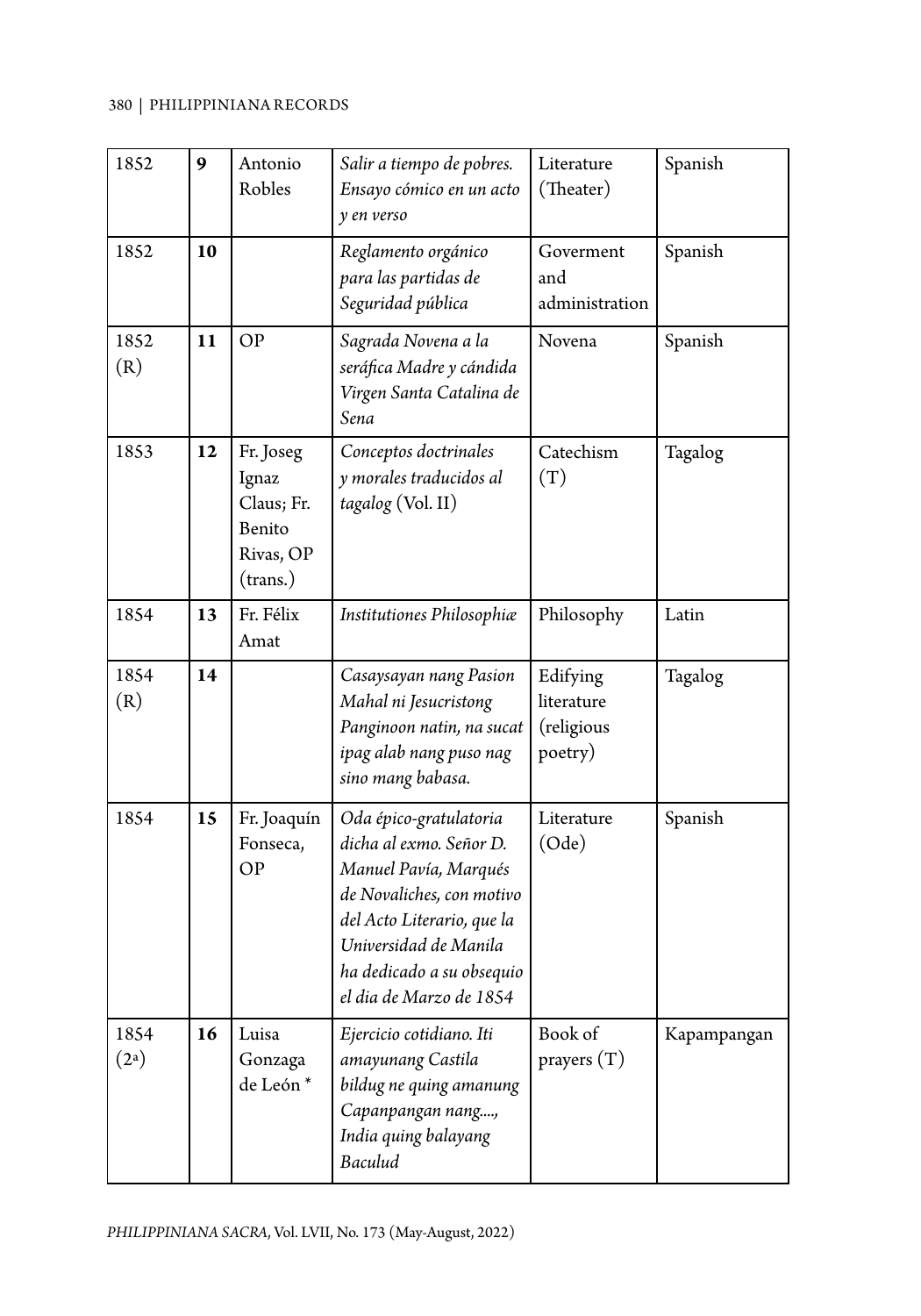| 1854        | 17 |                                   | Reglamento del<br>Cuerpo de Sanidad<br>Militar                                                                                                                                                                                                                         | Goverment<br>and<br>administration                    | Spanish              |
|-------------|----|-----------------------------------|------------------------------------------------------------------------------------------------------------------------------------------------------------------------------------------------------------------------------------------------------------------------|-------------------------------------------------------|----------------------|
| 1854        | 18 | Rosalio<br>Serrano*               | Diccionario de<br>términos comunes<br>Tagalo-Castellano                                                                                                                                                                                                                | Dictionary                                            | Spanish -<br>Tagalog |
| 1855<br>(R) | 19 |                                   | Pasion na cataoan<br>tin Jesuchristo. Ya<br>dinemuet ed saray<br>masantos á Evangelio<br>tan oinalinan na saray<br>daquel á incalingo, ya<br>oalad saray arum á<br>Pasion á impluma                                                                                    | Edifying<br>literature<br>(religious<br>poetry) $(T)$ | Pangasinan           |
| 1856        | 20 | <b>OP</b>                         | Breviarium juxta<br>Ritum Sacri Ordinis<br>Prædicatorum,<br>Auctoritate Apostolica<br>approbatum, ad<br>usum Missionarum<br>Provincia<br>SS. Rosarium<br>Philippinarum, eorum<br>præsetim, qui in<br>Sinensi, et Tunquinensi<br>Regnis propagationi<br>Fidei incumbunt | Religious rules                                       | Latin                |
| 1856<br>(R) | 21 | SJ                                | Novena del angelical<br>joven S. Stanislao de<br>Koska de la Compañía<br>de Jesús                                                                                                                                                                                      | Novena                                                | Spanish              |
| 1856        | 22 | Fr.<br>Francisco<br>Gaínza,<br>OP | Reglamento para el<br>Beaterio de Santa<br>Rosa formado de<br>orden de la Junta<br>Directiva                                                                                                                                                                           | Religious rules                                       | Spanish              |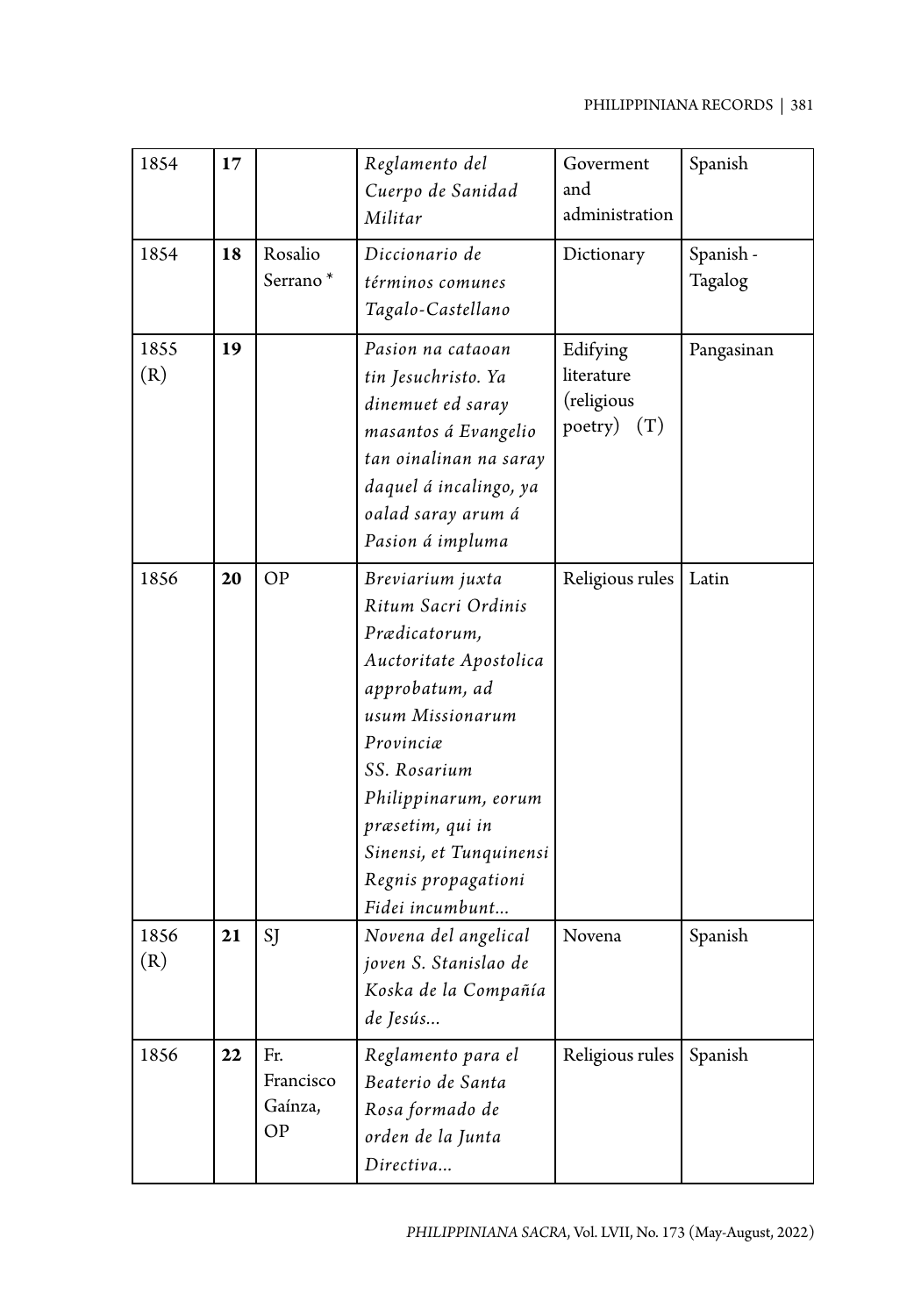| 1856 | 23 | Fr.<br>Gregorio<br>Sanz<br>de San<br>Antonio<br>de Padua,<br>OAR | Embriología sagrada,<br>que en obsequio de los<br>Parrocos y Coadjutores<br>de estas Islas publica                                                               | Science                                | Spanish |
|------|----|------------------------------------------------------------------|------------------------------------------------------------------------------------------------------------------------------------------------------------------|----------------------------------------|---------|
| 1857 | 24 |                                                                  | Contaduría General de<br>Ejército y Hacienda de<br>Filipinas                                                                                                     | Goverment<br>and<br>administration     | Spanish |
| 1857 | 25 |                                                                  | Reglamento de asuntos<br>de imprenta                                                                                                                             | Goverment<br>and<br>administration     | Spanish |
| 1857 | 26 |                                                                  | Reglamento de la Junta<br>administradora de<br>Obras Pías                                                                                                        | Religious rules                        | Spanish |
| 1857 | #  |                                                                  | Tarjeta de José<br>Ramirez de Dampierre                                                                                                                          | Personal card                          | Spanish |
| 1857 | 27 | Fr. Julián<br>Velinchón,<br>OP                                   | Relación nominal de<br>los Religiosos que han<br>venido a esta Provincia<br>del Santísimo Rosario,<br>desde su fundación en<br>1587 hasta el presente<br>de 1857 | History<br>(biographical<br>catalogue) | Spanish |

## **Juan Cortada**

| 1857<br>(2 <sup>a</sup> ) | 28 | Fr. Pablo<br>Claín, SJ              | Remedios faciles<br>para diferentes<br>enfermedades                         | Science               | Spanish |
|---------------------------|----|-------------------------------------|-----------------------------------------------------------------------------|-----------------------|---------|
| 1858                      | 29 | Fr. José de<br>Acosta, SJ           | De Procuranda<br>Indorum Salute Libri<br>Sex                                | Religious<br>rules    | Latin   |
| 1858                      | 30 | Fr. José<br>Díaz<br>Sanjurjo,<br>OP | Relación del Estado de<br>la Misión Dominicana<br>en el Reino de<br>Tunquín | Missionary<br>Letters | Spanish |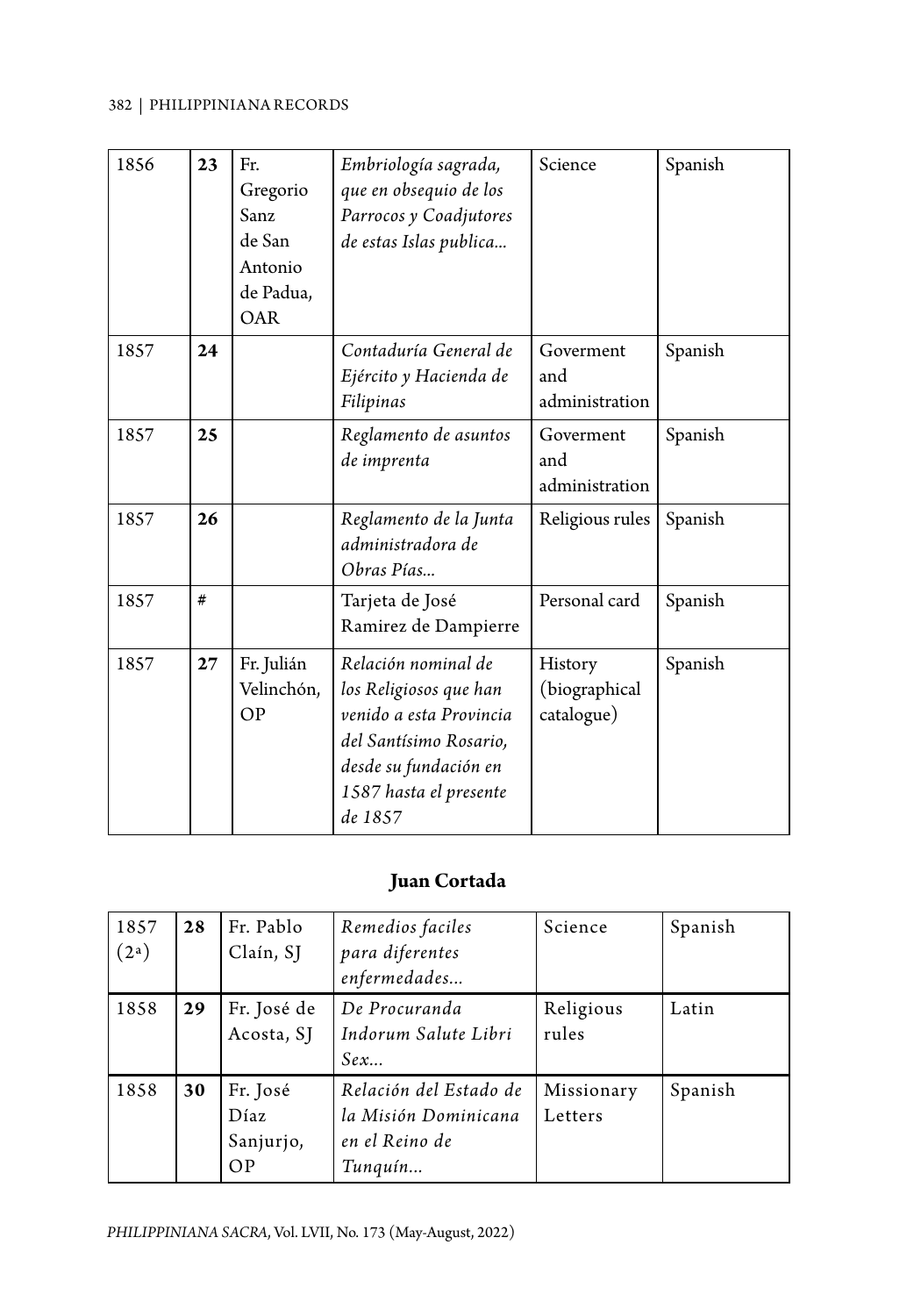| 1858        | 31 | Fr. José Díaz<br>Sanjurjo,<br>OP | Relación del Vicariato<br>Apostólico del Tunquín<br>Central                                                                                                   | Missionary<br>Letters      | Spanish                 |
|-------------|----|----------------------------------|---------------------------------------------------------------------------------------------------------------------------------------------------------------|----------------------------|-------------------------|
| 1858        | 32 | Fr. Francisco<br>Gaínza, OP      | Milagros de la Santísima<br>Virgen del Rosario,<br>Patrona universal de las<br>Islas Filipinas, que se<br>venera en la iglesia de<br>Santo Domingo de Manila  | Novena                     | Spanish                 |
| 1858        | 33 | Pedro<br>Ignacio<br>Rosillo      | Novena a el glorioso<br>Patriarca Santo Domingo<br>de Guzmán, fundador del<br>Orden de Predicadores                                                           | Novena                     | Spanish                 |
| 1859        | 34 | Fr. Hilario<br>Alcázar, OP       | Apéndice Segundo al<br>Resumen histórico de las<br>Misiones de Tunkín                                                                                         | Missionary<br>Letters      | Spanish                 |
| 1859        | 35 | Fr. Juan<br>Amador, OP           | Estatutos de la Real y<br>Pontificia Universidad de<br>Santo Tomas de Manila<br>formados en el año 1785                                                       | University<br>rules        | Spanish                 |
| 1859        | 36 | Fr. Francisco<br>Gaínza, OP      | Milicia de Jesucristo.<br>Manual de los Hermanos<br>y Hermanas de la Tercera<br>Orden de la Penitencia de<br>Santo Domingo                                    | Religious rules            | Spanish                 |
| 1859<br>(R) | 37 |                                  | Novena de S. Isidro<br>Labrador, santo tutelar<br>del pueblo de Viñán                                                                                         | Novena                     | Spanish                 |
| 1859        | 38 |                                  | Sermones de todas las<br>domínicas del año con<br>un suplemento de sanctis<br>en idioma pangasinán<br>trabajados por varios<br>Padres de aquella<br>provincia | Sermons                    | Spanish -<br>Pangasinan |
| 1859        | 39 | Rafael<br>Zaragoza               | Cartilla agraria para<br>el cultivo y beneficio del<br>Tabaco de Filipinas                                                                                    | Handbook of<br>agriculture | Spanish                 |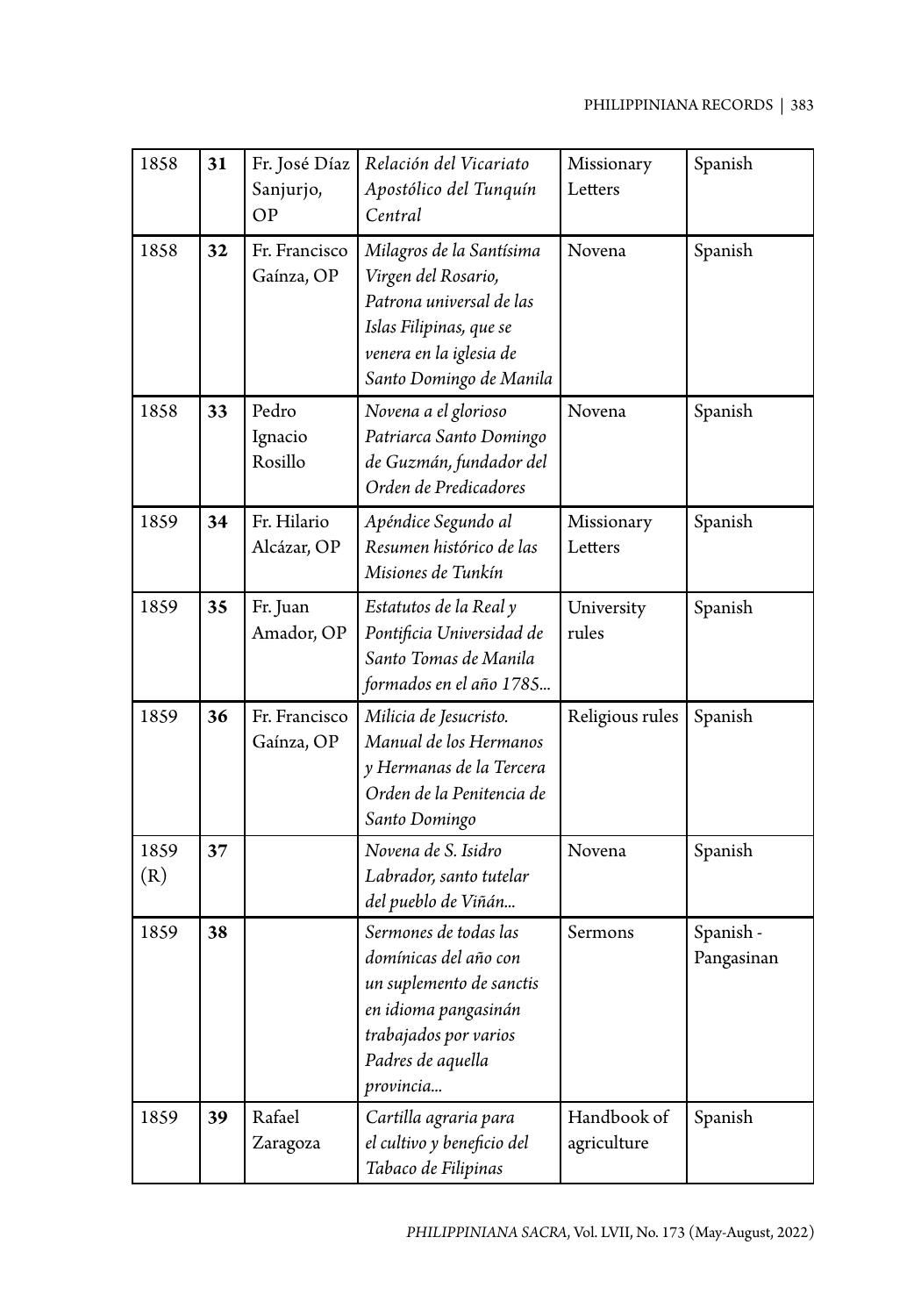| 1860<br>(2 <sup>a</sup> ) | 40 | <b>OSA</b>                    | Novena nga pangicacaasi<br>cadaguiti bendito nga<br>Carua sadi Purgatorio                                                                                                                 | Novena                                          | Ilocano    |
|---------------------------|----|-------------------------------|-------------------------------------------------------------------------------------------------------------------------------------------------------------------------------------------|-------------------------------------------------|------------|
| 1860                      | 41 | Fr. Francisco<br>Gaínza, OP   | Facultades de los<br>obispos de Ultramar; y<br>Disertación canónico-legal<br>sobre todo lo relativo a<br>esponsales y matrimonios<br>de las diferentes castas que<br>viven en estas Islas | Religious rules                                 | Spanish    |
| 1860                      | 42 | Fr. Francisco<br>Gaínza, OP   | Últimas noticias de las<br>Misiones españolas del<br>Tunkín                                                                                                                               | Missionary<br>letters                           | Spanish    |
| 1860                      | 43 |                               | Novena del patrocinio del<br>Señor San José                                                                                                                                               | Novena                                          | Cebuano    |
| 1860                      | 44 | [Fr. F.<br>Valdés,<br>$OSA$ ] | Novena sa hibolong-an<br>ñga si San Nicolas de<br>Tolentino                                                                                                                               | Novena                                          | Cebuano    |
| 1860<br>(R)               | 45 | Fr. Francisco<br>Vidal, OP    | Breve compendio de<br>la prodigiosa vida del<br>Apostol de Valencia S.<br>Vicente Ferrer, con su<br>Novena                                                                                | Edifying<br>Literature-<br>Hagiography<br>(T)   | Tagalog    |
| 1861<br>(2 <sup>a</sup> ) | 46 | OP                            | Gozos á Panguilagang ed<br>Santa Cruz á inateyay<br>cataoan tin Jesucristo; tan<br>Gozos ed Santon Angel a<br>Bantay, tan pantaotaoay<br>day Camarernad<br>Purgatorio                     | Religious<br>poetry -<br>Edifying<br>Literature | Pangasinan |
| 1861                      | 47 | Anonymous<br>friar            | De la constitución de un<br>Reino Itálico. Fragmentos                                                                                                                                     | Political<br>report                             | Spanish    |
| 1861                      | 48 | OP                            | Catecismo de la doctrina<br>cristiana en idioma de<br>Pangasinán, añadido<br>al último con algunas<br>oraciones para ayudar a<br>bien morir                                               | Doctrine $(T)$                                  | Pangasinan |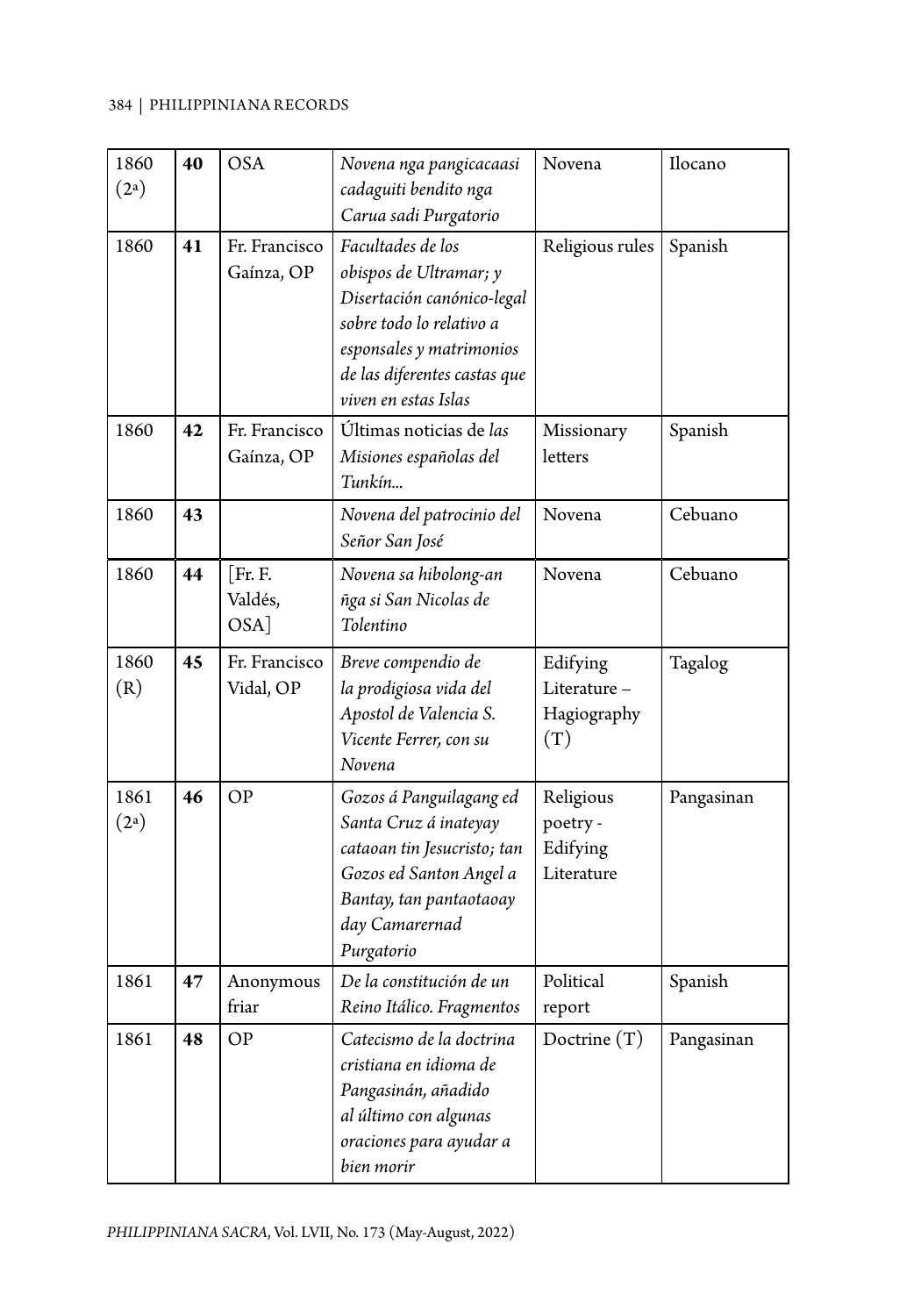| 1861 | 49 | Fr. Francisco<br>Gaínza, OP                     | Manual de la piadosa<br>archicofradía instituida<br>para aliviar a las santas<br>almas del purgatorio y<br>erigida canónicamente en<br>Roma                                                                        | Religious rules                    | Spanish            |
|------|----|-------------------------------------------------|--------------------------------------------------------------------------------------------------------------------------------------------------------------------------------------------------------------------|------------------------------------|--------------------|
| 1861 | 50 | Fr. Alfonso<br>María de<br>Ligorio, C.<br>Ss.R. | Pag-duao sa Santísimo<br>Sacramento sa altar sag sa<br>mahal nga Virgen ni San<br>Alfonso María de Ligorio                                                                                                         | Book of<br>prayers $(T)$           | Tagalog            |
| 1861 | 51 | José D.<br>Mateo*?                              | Derecho penal                                                                                                                                                                                                      | Academic<br>dissertation           | Spanish            |
| 1861 | 52 |                                                 | Novena sa mga calag sa<br>Purgatorio                                                                                                                                                                               | Novena                             | Cebuano            |
| 1861 | 53 | Fr. Manuel<br>Peralta                           | Oracion fúnebre que en las<br>honras celebradas por el<br>Illmo Cabildo de la Santa<br>Iglesia Metropolitana de<br>Manila en sufragio del<br>Exmo. é Illmo. Señor D.<br>Fr. José Aranguren su<br>dignísimo Prelado | Sermon                             | Spanish            |
| 1861 | 54 | Fr. Juan<br>Planas, OP                          | Ang Magtutuon nga<br>palaoali con ang<br>pangadyean                                                                                                                                                                | Book of<br>prayers $(T)$           | Cebuano            |
| 1861 | 55 |                                                 | Reglamento general con<br>las notas aclaratorias<br>publicadas en 21 de<br>noviembre de1853 por<br>el Consejo general de la<br>Sociedad                                                                            | Goverment<br>and<br>administration | Spanish            |
| 1861 | 56 | Fr. Félix<br>Valenzuela*                        | Descripción de los honores<br>fúnebres consagrados<br>por el Illmo. Ve. Deán y<br>Cabildo a su dignísimo<br>Prelado, que falleció el 18<br>de abril de 1861                                                        | Chronicle                          | Spanish /<br>Latin |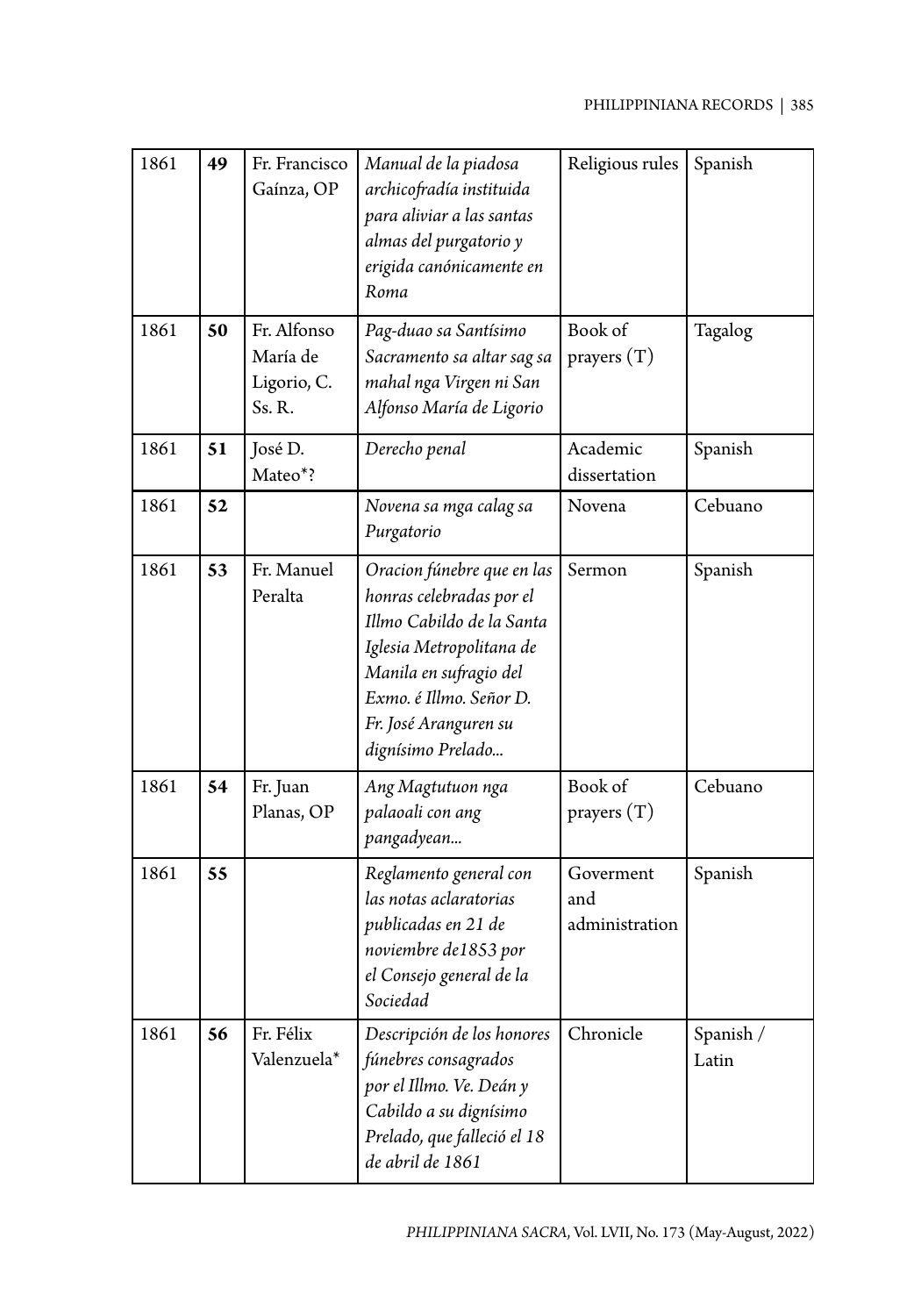| 1862 | 57 | Fr. Joseg<br>Ignaz Claus;<br>Fr. Benito<br>Rivas, OP<br>(trans.) | Conceptos doctrinales<br>y morales traducidos al<br>tagalog [tomo III]                                                                                                                                                                                                      | Catechism<br>(T)         | Tagalog    |
|------|----|------------------------------------------------------------------|-----------------------------------------------------------------------------------------------------------------------------------------------------------------------------------------------------------------------------------------------------------------------------|--------------------------|------------|
| 1862 | 58 | OP                                                               | Estracto de las últimas<br>noticias recibidas de<br>Tunquín.                                                                                                                                                                                                                | Missionary<br>letters    | Spanish    |
| 1862 | 59 | Tomás<br>Fernández                                               | Excmo. ac Illmo.<br>Domino D. Gregorio M.<br>Martinez, meritissimo<br>Manilanæ Ecclesiæ<br>Archiepiscopo,<br>subsequentes Theologicas<br>theses                                                                                                                             | Academic<br>dissertation | Latin      |
| 1862 | 60 | Fr. Vicente<br>García <sup>*</sup>                               | Oracion fúnebre que<br>en las solemnes honras<br>celebradas en la Catedral<br>de Nueva Cáceres por<br>el Escmo. e Ilmo. Señor,<br>de buena memoria, D.<br>Fr. Manuel Grijalvo,<br>dignísimo Obispo que<br>fue de dicha Diócesis,<br>Pronunció el 14 de<br>Diciembre de 1861 | Sermon                   | Spanish    |
| 1862 | 61 | Fr. Balvino<br>Gonzaga del<br>Rosario*                           | Via-Crucis o Pag-<br>Estación                                                                                                                                                                                                                                               | Book of<br>prayers       | Hiligaynon |
| 1862 | 62 |                                                                  | Novena ug Pagdayeg sa<br>Santisimo Niño Jesus<br>ñga guinnasimbahan sa<br>Ciudad sa Sugbu                                                                                                                                                                                   | Novena                   | Cebuano    |
| 1862 | 63 | Fr. Mariano<br>Pellicer, OP                                      | Arte de la Lengua<br>Pangasinana o<br>Caboloan; corregido,<br>aumentado y llevando en<br>sí mismo el compendio                                                                                                                                                              | Grammar                  | Spanish    |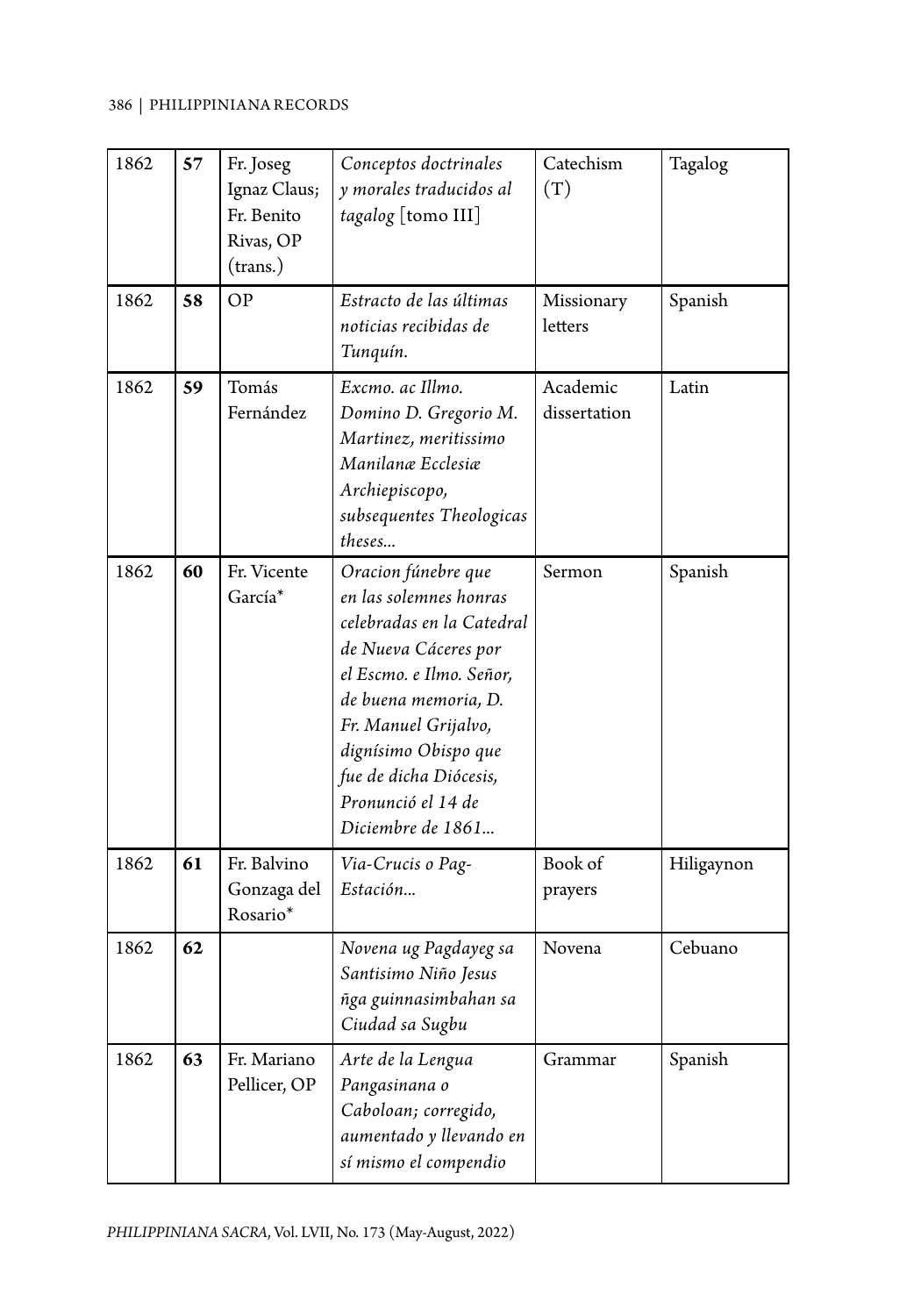| 1862 | 64 | José María<br>Santos     | Informe sobre las<br>Minas de Cobre de<br>las rancherías de<br>Mancayan, Suyuk,<br>Bumucun, y Agbao en<br>el distrito de Lepanto,<br>isla de Luzon de las<br>Filipinas | Geological<br>report                | Spanish    |
|------|----|--------------------------|------------------------------------------------------------------------------------------------------------------------------------------------------------------------|-------------------------------------|------------|
| 1863 | 65 | <b>OSA</b>               | Catecis á Iniloco nga<br>pagadalan daguiti ubing<br>iti annong ti Cristiano.<br>Inoruos ti maysa nga<br>Padre ti Orden ni<br>amatayo á San Agustín                     | Catechism<br>(T)                    | Ilocano    |
| 1863 | 66 | <b>OP</b>                | Novena al Señor Santo<br>Cristo, cuya imagen se<br>venera en la capilla del<br>campo santo de Vigan.                                                                   | Novena                              | Ilocano    |
| 1863 | 67 | Fr. Anselmo<br>Avanceña* | Novena sang mahal nga<br>Virgen maria sa Rosario                                                                                                                       | Novena                              | Hiligaynon |
| 1863 | 68 |                          | Balanza mercantil<br>de las Islas Filipinas<br>correspondiente al año<br>de 1861.                                                                                      | Goverment<br>and<br>administration  | Spanish    |
| 1863 | 69 | Fr. Mateo<br>del Amo, OP | Poesías sagradas, que en<br>su mayor parte versan<br>sobre las principales<br>festividades que la<br>Iglesia celebra todo el<br>ano.                                   | Literature<br>- Religious<br>poetry | Spanish    |
| 1863 | 70 | <b>OP</b>                | Principales sucesos<br>ocurridos en las<br>Misiones del Tunquín<br>a cargo de Religiosos<br>Dominicos desde<br>Septiembre de 1861<br>hasta Agosto de 1862              | Missionary<br>letters               | Spanish    |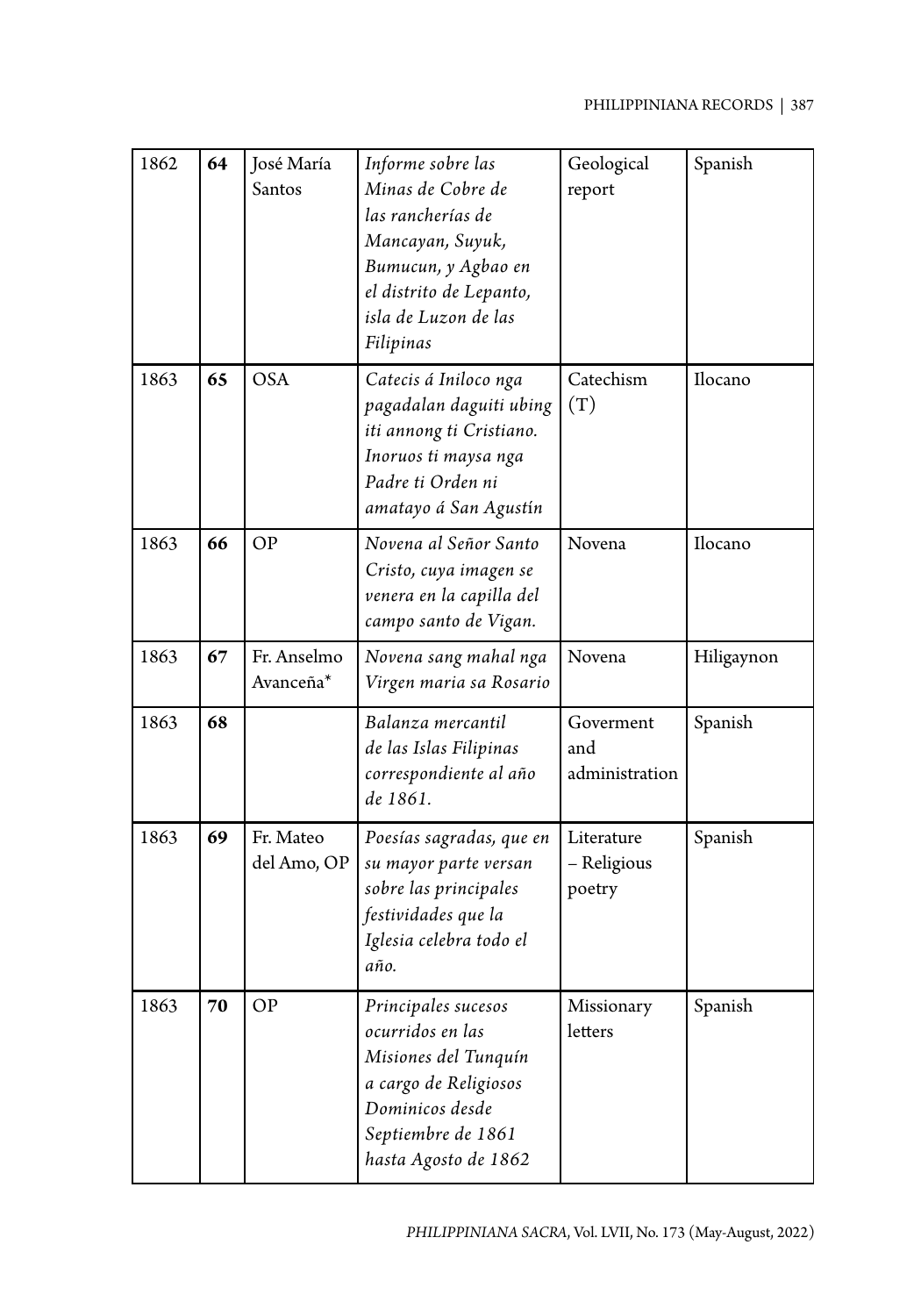| 1863 | 71 | Fr. Francisco<br>Gaínza, OP                    | Carta pastoral que<br>el Ilmo. y Rmo. Sr.<br>Dr. D. Fr. Francisco<br>Gainza, del<br>Sagrado Orden de<br>Predicadores, Obispo<br>de Nueva Cáceres,<br>dirige a sus muy<br>amados diocesanos<br>con con motivo de su<br>consagración | Pastoral letters                   | Spanish     |
|------|----|------------------------------------------------|------------------------------------------------------------------------------------------------------------------------------------------------------------------------------------------------------------------------------------|------------------------------------|-------------|
| 1863 | 72 |                                                | Instrucción para que<br>pueda cumplirse la<br>Real orden de 16<br>de Diciembre de<br>1858, acerca del<br>establecimiento de<br>las Administraciones<br>depositarias de<br>Hacienda Pública en<br>todas las provincias<br>de Luzón  | Goverment<br>and<br>administration | Spanish     |
| 1863 | 73 | Fr. José<br>Norbeto<br>Lampa*                  | Ave María: Novena<br>ning casugui-suguian<br>a masamiung Rosas<br>ning Paraiso ning Dios<br>a y Maria Santisima<br>del Rosario                                                                                                     | Novena                             | Kapampangan |
| 1863 | 74 | Fr. Benito<br>Sánchez<br>Fraga, OP<br>(Trans). | Bangat á panaralan<br>na maabig á<br>panagconfesar tan<br>pancomulgar                                                                                                                                                              | Catechism<br>(T)                   | Pangasinan  |
| 1863 | 75 | Fr. Fernando<br>de Santa<br>María, OP          | Manual de Medicinas<br>caseras para consuelo<br>de los pobres indios,<br>en las provincias y<br>pubelos donde no hay<br>médicos ni botica                                                                                          | Medicine                           | Spanish     |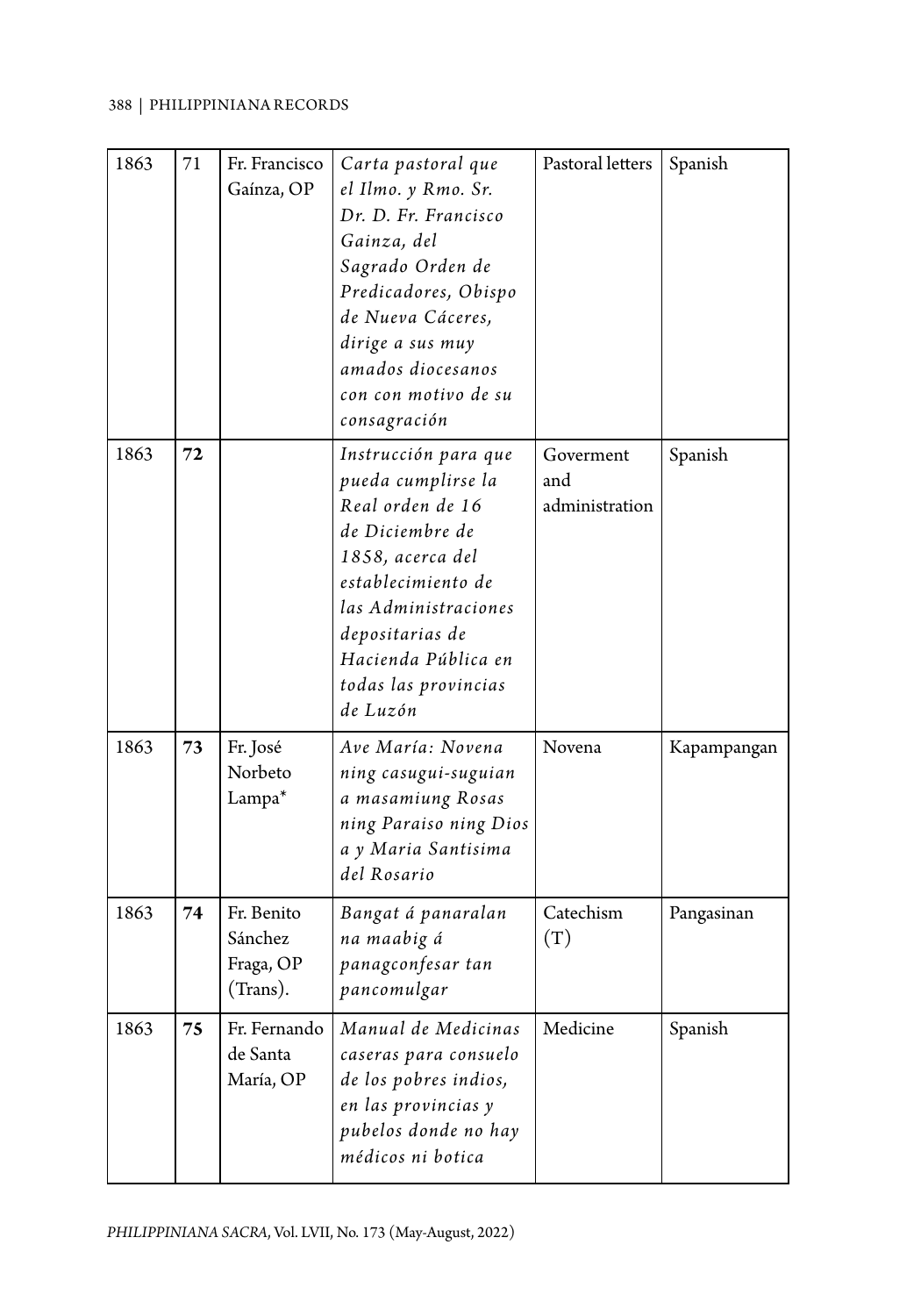| 1863<br>(R) | 76 |                                 | Sumario y manual<br>de las obligaciones,<br>privilegios e<br>indulgencias de los<br>hermanos y cofrades de<br>la Reyna de los Angeles<br>María Santísima del<br>Carmen, con su novena<br>al fin. | Novena     | Spanish |
|-------------|----|---------------------------------|--------------------------------------------------------------------------------------------------------------------------------------------------------------------------------------------------|------------|---------|
| 1864        | 77 | Fr. Zeferino<br>González,<br>ОP | Estudios sobre la<br>Filosofía de Santo<br>Tomás                                                                                                                                                 | Philosophy | Spanish |

# **Babil Saló**

| 1864                      | 78 | Fr. Anselmo<br>Avanceña*                                      | Pagtolon-an sa maayo<br>ñga pag confesar, cag<br>pagcalauat sang mga<br>cabataan                                              | Catechism              | Ilongo  |
|---------------------------|----|---------------------------------------------------------------|-------------------------------------------------------------------------------------------------------------------------------|------------------------|---------|
| 1864<br>(2 <sup>a</sup> ) | 79 | Fr. Modesto<br>de Castro*                                     | Pláticas doctrinales<br>tomadas de varios libros<br>predicables, vertidas en<br>idioma Tagalo                                 | Catechism $(T)$        | Tagalog |
| 1864                      | 80 | Fr. Modesto<br>de Castro*                                     | Pag Susulatan ni Urbana<br>at ni Feliza na pag caca-<br>alaman nag mangandang<br>asal, na ucol sa pag harap<br>sa capoua tauo | Edifying<br>literature | Tagalog |
| 1864                      | 81 | Fr. Macario<br>Coscojuela                                     | Novena al Gran Padre<br>San Agustín                                                                                           | Novena                 | Ilocano |
| 1864                      | 82 | Fr. Joseg Ignaz<br>Claus; Fr.<br>Benito Rivas,<br>OP (trans.) | Conceptos doctrinales y<br>morales [tomo I]                                                                                   | Catechism $(T)$        | Tagalog |
| 1864                      | 83 | Fr. Miguel<br><b>Nellas</b><br>Carmelo<br>$(\text{trans.})^*$ | Diálogo con pagpolong<br>polong sa inahan ug sa<br>anac ñga guitodloan sa<br>pagcomulga pagsubsub                             | Book of prayers        | Cebuano |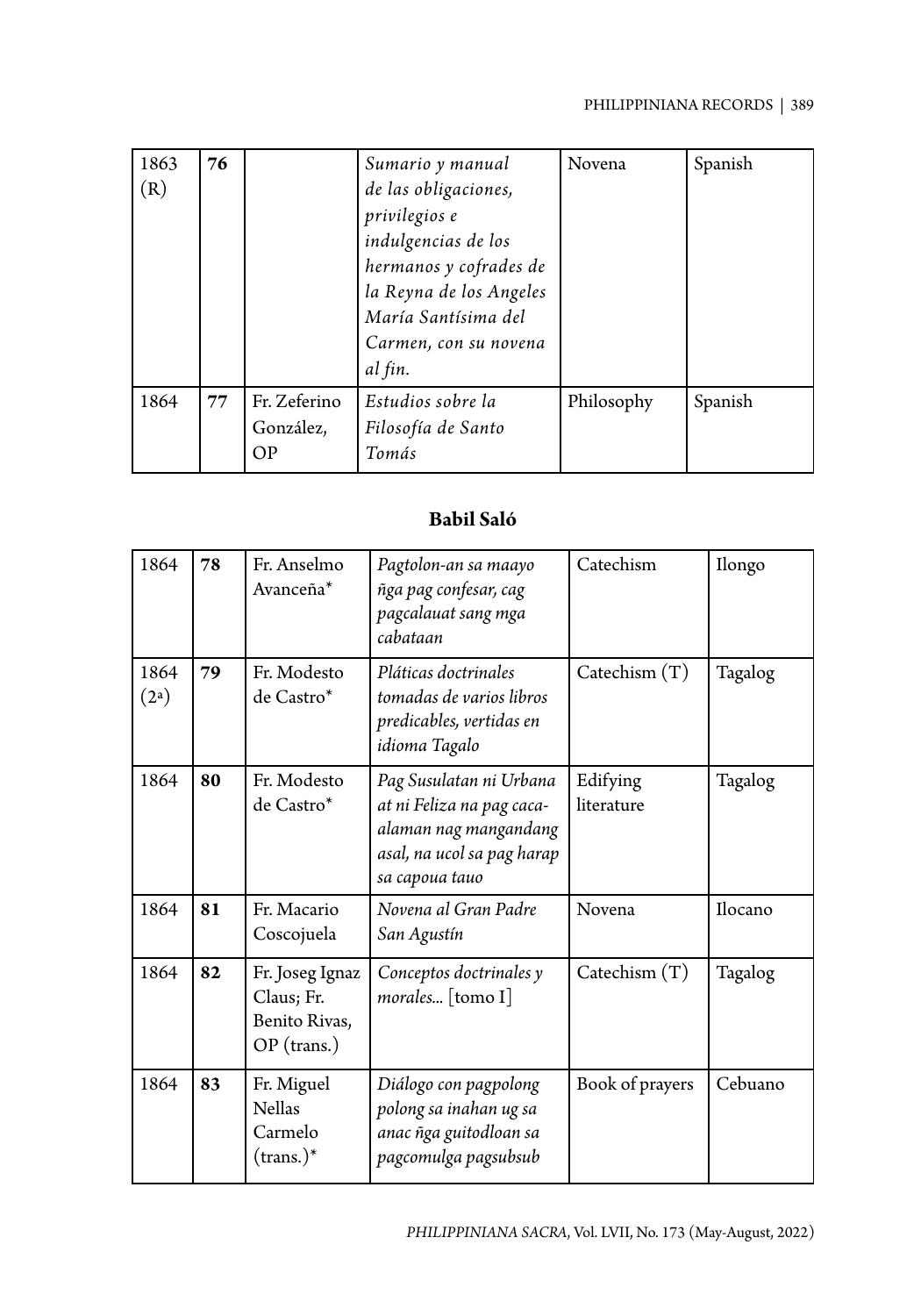| 1864 | 84 |                                                                                     | Estadística general de<br>los negocios terminados<br>y pendientes de<br>despacho en la Real<br>Audiencia de Filipinas                                                            | Goverment and<br>administration                | Spanish  |
|------|----|-------------------------------------------------------------------------------------|----------------------------------------------------------------------------------------------------------------------------------------------------------------------------------|------------------------------------------------|----------|
| 1864 | 85 | Francisco<br>Gaínza, OP                                                             | Instrucción pastoral<br>sobre negociación<br>prohibida a los<br>eclesiásticos de<br><b>Ultramar</b>                                                                              | Religious rules                                | Spanish  |
| 1864 | 86 | Francisco<br>Gaínza, OP;<br>Fr. Santiago<br>Aristón<br>Ojeda<br>$(\text{trans.})^*$ | Milagros nin<br>camahalmahaleng<br>Virgen del Rosario<br>pintacasi caning<br>bilog na Filipinas<br>na pinaglolodhan sa<br>simbahan nin comvento<br>nin Sto. Domingo sa<br>Manila | Book of prayers<br>(T)                         | Bicolano |
| 1864 | 87 |                                                                                     | Instrucción de la Renta<br>de Loterías de Filipinas                                                                                                                              | Goverment and<br>administration                | Spanish  |
| 1864 | 88 |                                                                                     | Instrucción para<br>gobierno del Visitador<br>general de Hacienda                                                                                                                | Goverment and<br>administration                | Spanish  |
| 1864 | 89 |                                                                                     | Instrucción para<br>la recaudación y<br>administración del<br>impuesto sobre la<br>fabricación, acopio y<br>venta de toda clase de<br>alcohol                                    | Goverment and<br>administration                | Spanish  |
| 1864 | 90 | Fr. Fernando<br>de Lara, O.<br>Carm.                                                | Novena consagrada a<br>Jesús, María y José                                                                                                                                       | Novena                                         | Spanish  |
| 1864 | 91 | Fr. Matías<br>Lucero<br>Cabrera*                                                    | Breve historia de<br>la vida del glorioso<br>defensor de la Iglesia<br>San Sebastián mártir,<br>patrón de la nueva<br>parroquia de Borbon,<br>del distrito de Cebú               | Edifying<br>literature<br>(Hagiography)<br>(T) | Cebuano  |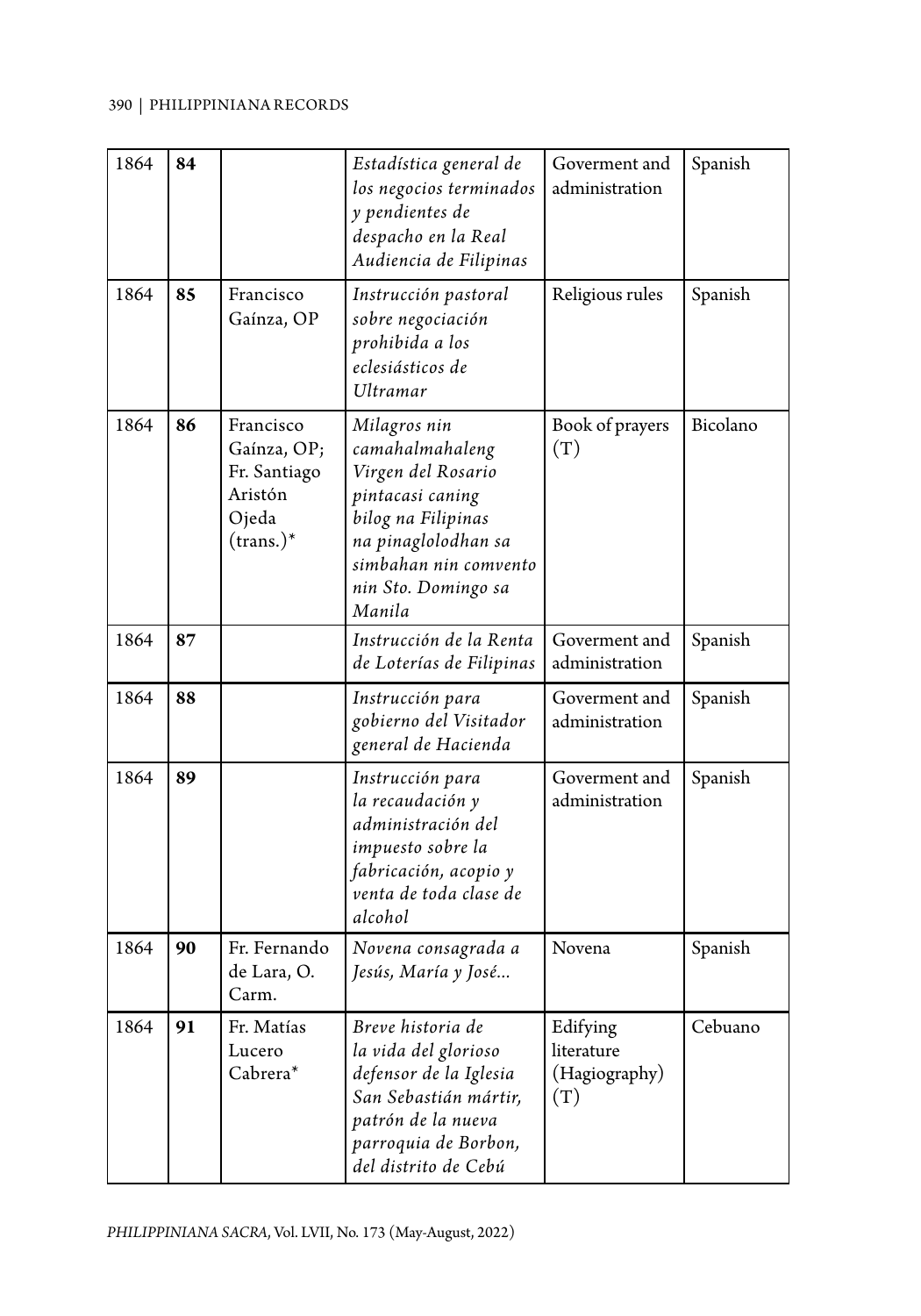| 1864                      | 92 | Fr. Domingo<br>Martínez,<br><b>OFM</b>                                             | Catechism<br>Catecismo de la Doctrina<br>Cristiana en Idioma Bícol                                                                                       |                             | Bicolano   |
|---------------------------|----|------------------------------------------------------------------------------------|----------------------------------------------------------------------------------------------------------------------------------------------------------|-----------------------------|------------|
| 1864                      | 93 | <b>OSA</b>                                                                         | Novena a pagdaoat<br>iti milagrosa quen<br>nacascasdaao a catalec<br>cadaguiti ti mabalin a si<br>Santa Rita de Casia                                    | Novena                      |            |
| 1864                      | 94 | Fr. Miguel<br>Barba del<br>Campo (OSA,<br>trans.)                                  | Novena de la Sacratísima<br>Virgen del Carmen                                                                                                            | Novena<br>Ilocano           |            |
| 1864<br>(2 <sup>a</sup> ) | 95 | Anonymous<br>priest*                                                               | Novena diaria del<br>Novena<br>glorioso San Antonio de<br>Padua revelada por el<br>mismo santo y puesta en<br>método por un religioso<br>menor           |                             | Ilocano    |
| 1864                      | 96 | <b>OP</b>                                                                          | Resumen Histórico de las<br>misiones que la Provincia<br>del Santísimo Rosario de<br>Filipinas de la Orden de<br>Predicadores tuvo en la<br>Isla Formosa | Missionary<br>history       | Spanish    |
| 1865                      | 97 | Fr. Roberto<br>Bellarmino,<br>OP; Fr.<br>Andrés de San<br>Agustín, OFM<br>(train.) | Casaysayan can apat<br>cabtang na sucat na<br>gayong manodan nin<br>tauong cristiano                                                                     | Bicolano<br>Catechism $(T)$ |            |
| 1865                      | 98 | Fr. Antonio<br>María Claret                                                        | Caliglioaan day ag<br>macayari, tan salañgbit<br>ia naiarin ipamotectec<br>ed sicara ya dinemuet ed<br>sancataguian                                      | Novena                      | Pangasinan |
| 1865                      | 99 | Fr. Antonio<br>María Claret                                                        | Novenas dai Camarerua<br>tan lima ran pananolong<br>ed sicara, a inaon ed<br>novenas, ya guináoai                                                        | Novena                      | Pangasinan |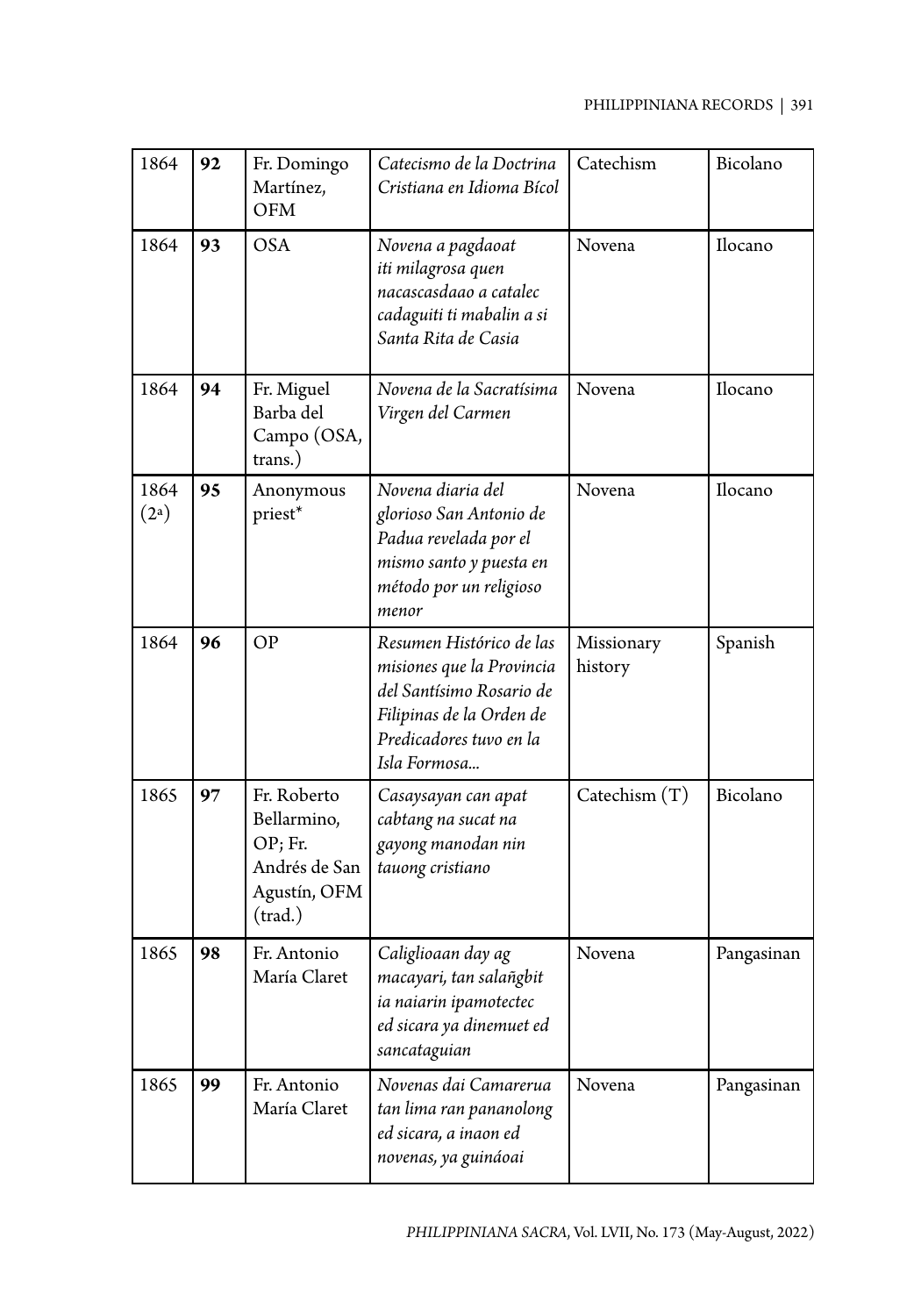| 1865 | 100 | Fr. Antonio<br>María Claret             | Panañgaco ed ipapatei,<br>ya inalis ed salitai<br>pangasinan                                                                                                        | Novena          | Pangasinan                 |
|------|-----|-----------------------------------------|---------------------------------------------------------------------------------------------------------------------------------------------------------------------|-----------------|----------------------------|
| 1865 | 101 | Fr. Lorenzo<br>Fernández<br>Cosgaya, OP | Diccionario Pangasinán-<br>Español                                                                                                                                  | Dictionary      | Spanish /<br>pangasinan    |
| 1865 | 102 | Fr. Joaquín<br>Fonseca, OP              | Panegírico del Gran<br>Doctor de la Iglesia<br>Santo Tomás de<br>Aquino                                                                                             | Discourse       | Spanish                    |
| 1865 | 103 | Fr. Francisco<br>Gaínza, OP             | Instrucciones y<br>Facultades para los<br>Vicarios Foráneos de<br>la Diócesis de Nueva<br>Cáceres                                                                   | Religious rules | Spanish                    |
| 1865 | 104 | Fr. Francisco<br>Gaínza, OP             | Milagros de la santisima<br>Virgen del Rosario,<br>patrona universal de<br>las Islas Filipinas, que<br>se venera en la Iglesia<br>de Santo Domingo de<br>Manila     | Book of prayers | Spanish                    |
| 1865 | 105 | Fr. Marcos de<br>Lisboa, OFM            | Vocabulario de la<br>Lengua Bícol                                                                                                                                   | Dictionary      | Bicolano<br>and<br>Spanish |
| 1865 | 106 | Fr. Raimundo<br>Lozano, OSA             | Diario de María: Ñga<br>guinpatigayon cag<br>guinbinisaya                                                                                                           | Book of prayers | Hiligaynon                 |
| 1865 | 107 | Fr. Raimundo<br>Lozano, OSA             | Mes de María : Ñga<br>guinpatigayon                                                                                                                                 | Book of prayers | Hiligaynon                 |
| 1865 | 108 | Fr. Raimundo<br>Lozano, OSA             | Novena cag decenario<br>sa mga casaquit<br>ni Jesucristo cag ni<br>María Santísima nga<br>ipaquimalooy ta ang<br>mga calag sa Purgatorio,<br>cag ang mga macasasala | Novena          | Hiligaynon                 |
| 1865 | 109 | Fr. Raimundo<br>Lozano, OSA             | Novena ni San Miguel<br>Arcangel aton mahal<br>ñga patron                                                                                                           | Novena          | Hiligaynon                 |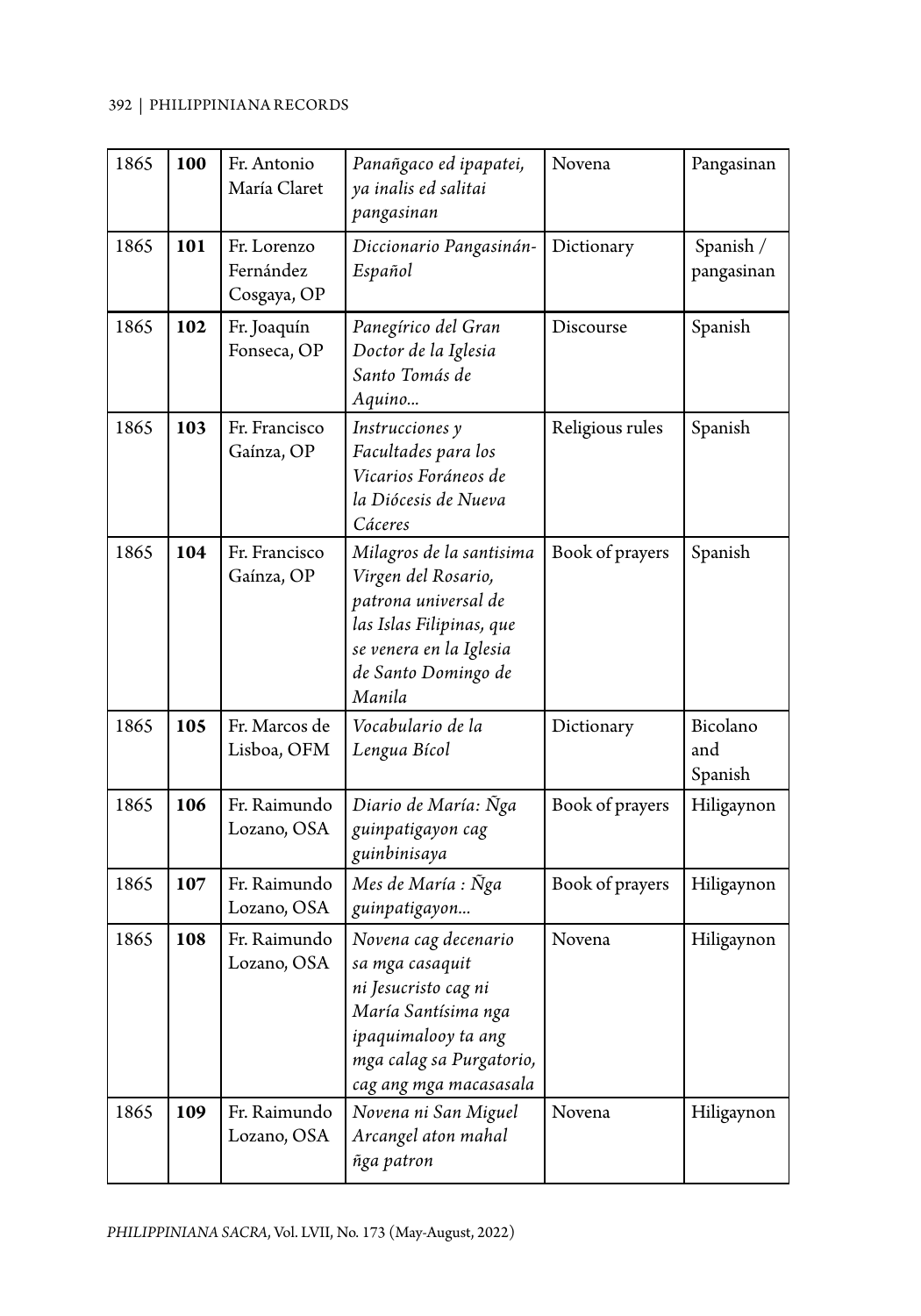| 1865<br>(R)               | <b>110</b> |                                                                                  | Novena al glorioso<br>San Roque, protector<br>contra dolencias<br>pestilentes                                                                                                                | Novena                          | Spanish  |
|---------------------------|------------|----------------------------------------------------------------------------------|----------------------------------------------------------------------------------------------------------------------------------------------------------------------------------------------|---------------------------------|----------|
| 1865                      | 111        | Fr. Serapio<br>Pérez, OSA                                                        | Compendiosa<br>historia, y novena<br>que para mayor culto<br>del singularísimo y<br>santísimo Cristo del<br>Tesoro, venerado<br>en la Real Casa de<br>Misericordia de la<br>ciudad de Manila | Novena                          | Spanish  |
| 1865                      | 112        | Fr. José Pintón                                                                  | Compendio histórico<br>de la religión: Maicling<br>casaysayan nang<br>saringsaring bagay                                                                                                     | Catechism $(T)$                 | Tagalog  |
| 1865<br>(2 <sup>a</sup> ) | 113        | Fr. Juan<br>Planas, OP<br>Fr. Juan<br>Félix de la<br>Encarnación,<br>OAR (tran.) | Ang magtutuon nga<br>palaoali con ang<br>apngadyean nga<br>guigama                                                                                                                           | Book of prayers<br>(T)          | Cebuano  |
| 1865                      | 114        |                                                                                  | Recaudación y<br>administración del<br>impuesto sobre la<br>fabricación, acopio y<br>venta de toda clase de<br>alcohol                                                                       | Goverment and<br>administration | Spanish  |
| 1866                      | 115        |                                                                                  | Caaguihan can<br>escapulario nin pasion<br>assin can magna<br>mahal na pusó ni Jesus<br>assin ni Maria                                                                                       | Book of prayers                 | Bicolano |
| 1866                      | 116        | Fr. Modesto<br>de Castro*,<br>Jacinto Caoile<br>Mariano*<br>(Trans.)             | Panagsuransurat da<br>Urbana quen Feliza,<br>a pagammoan iti<br>napateg a cadaoyan a<br>rumobeng iti isasango<br>iti pada ñga tao<br>inadao                                                  | Edifying<br>literature $(T)$    | Ilocano  |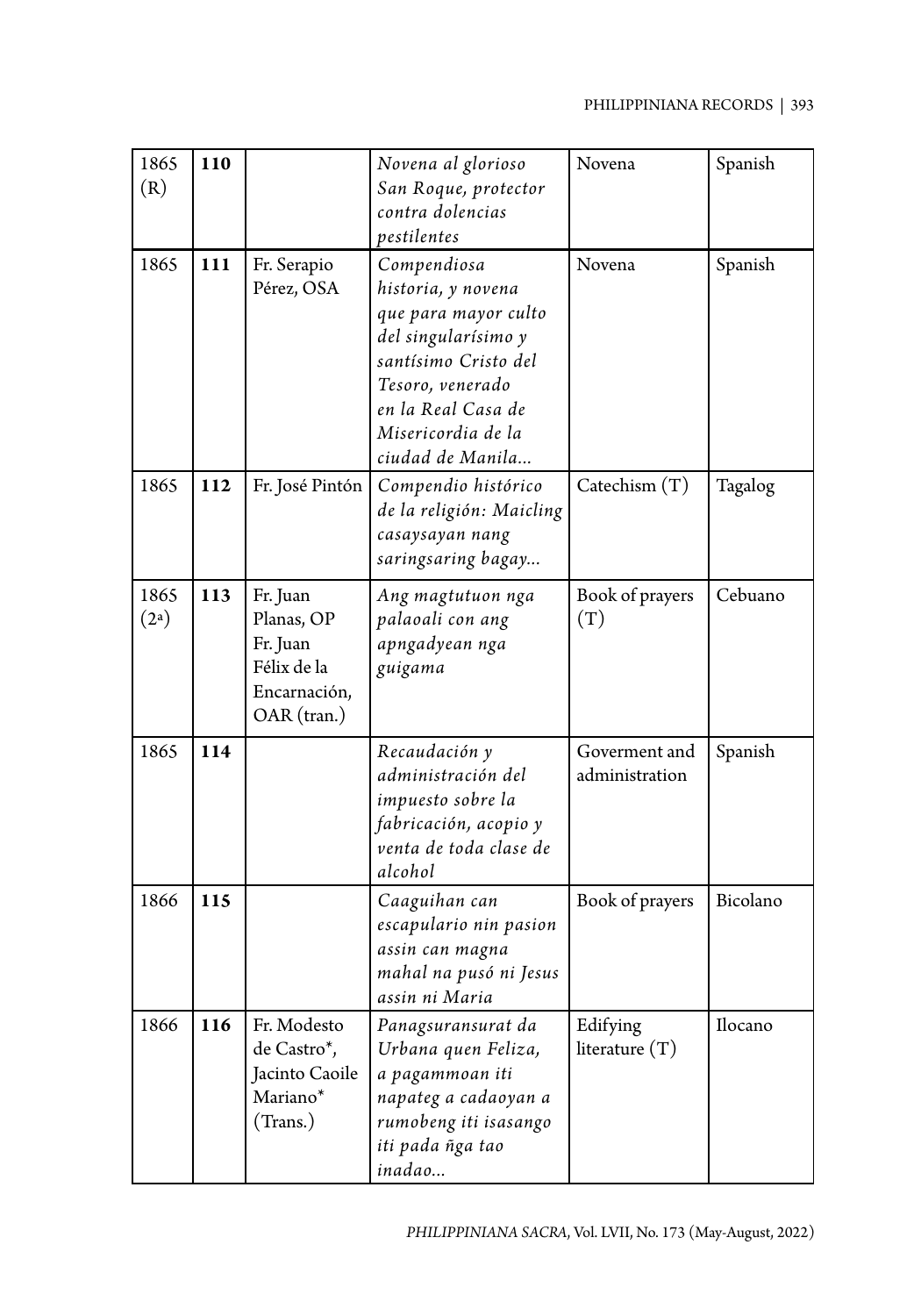| 1866                      | 117 | Fr. Antonio<br>María Claret                                | Avisos saludables para<br>los niños, que para su<br>bien espiritual les dirige<br>el Excmo. e ilmo. Sr.<br>Antonio María Claret | Catechism $(T)$          | Bicolano   |
|---------------------------|-----|------------------------------------------------------------|---------------------------------------------------------------------------------------------------------------------------------|--------------------------|------------|
| 1866                      | 118 | Fr. Francisco<br>Gaínza, OP<br>$\left(\text{comp.}\right)$ | Colección de sermones en<br><i>bícol</i> (4 vols.)                                                                              | Sermons (T)              | Bicolano   |
| 1866                      | 119 | OP                                                         | El Correo Sino-<br>Annamita, I                                                                                                  | Missionary<br>letters    | Spanish    |
| 1866                      | 120 | Fr. Joaquín<br>Fonseca, OP                                 | Obsequio a los vencedores<br>del Callao                                                                                         | Literature-<br>Epic poem | Spanish    |
| 1866                      | 121 | Fr. Raimundo<br>Lozano, OSA                                | Novena cay S. Blas<br>abogado                                                                                                   | Novena                   | Hiligaynon |
| 1866                      | 122 | Fr. Raimundo<br>Lozano, OSA                                | Novena cay San Ramón<br>Nonato, abogado sa mga<br>babaye nga nagamabdus                                                         | Novena                   | Hiligaynon |
| 1866                      | 123 | Fr. Raimundo<br>Lozano, OSA                                | Novena cay Señor Santo<br>Niño                                                                                                  | Novena                   | Hiligaynon |
| 1866                      | 124 | Fr. Raimundo<br>Lozano, OSA                                | Setenario cag Corona sa<br>mga casaquit                                                                                         | Book of prayers          | Hiligaynon |
| 1866                      | 125 | Fr. Miguel<br><b>Nellas</b><br>Carmelo*                    | Ave María: novena sa<br>labing maamyon nga<br>rosas sa paraiso sa<br>Dios nga mas si Maria<br>nga Santos Uyamut sa<br>Rosario   | Book of prayers          | Cebuano    |
| 1866<br>(2 <sup>a</sup> ) | 126 | Fr. Juan de<br>Palafox y<br>Mendoza                        | La Trompeta de Ezequiel                                                                                                         | Pastoral letter          | Spanish    |
| 1866                      | 127 |                                                            | Programa de dibujo lineal<br>de adorno y topográfico                                                                            | Syllabus                 | Spanish    |
| 1866                      | 128 |                                                            | Programa de gramática<br>latina                                                                                                 | Syllabus<br>Spanish      |            |
| 1866                      | 129 |                                                            | Programa de idioma<br>francés                                                                                                   | Syllabus<br>Spanish      |            |
| 1866                      | 130 |                                                            | Programa de inglés                                                                                                              | Syllabus<br>Spanish      |            |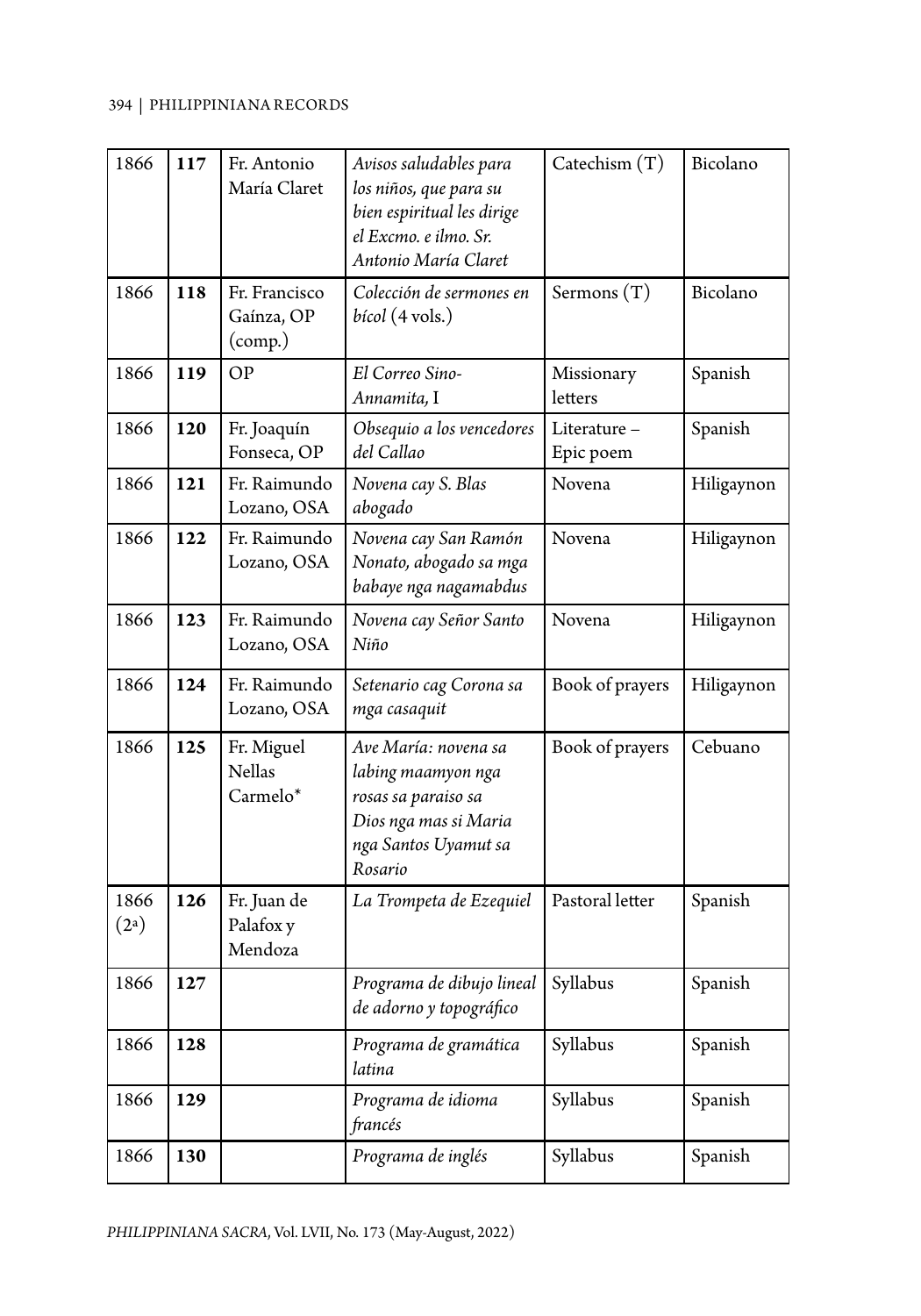| 1866                      | 131 |                                      | Programa y Reglamento<br>de Segunda enseñanza<br>para las Islas Filipinas.                                                                                  | Goverment and<br>administration | Spanish              |
|---------------------------|-----|--------------------------------------|-------------------------------------------------------------------------------------------------------------------------------------------------------------|---------------------------------|----------------------|
| 1866<br>(2 <sup>a</sup> ) | 132 | D. Antonio<br>Florentino<br>Puansen* | Novena ó pagsisiam na<br>arao cay Jesus, Maria,<br>y Josef, na naoocol<br>sa paghiñgi nang<br>magandang camatayan                                           | Novena                          | Tagalog              |
| 1866                      | 133 | <b>OP</b>                            | Reglamento del Colegio<br>de Niñas de Santa<br>Catalina de Sena                                                                                             | Religious rules                 | Spanish              |
| 1866                      | 134 | Benito<br>Sánchez<br>Fraga, OP       | Decenario o tungalpolo<br>na sancamasagradoan a<br>incoiripap na catoan tin<br>Jesucristo                                                                   | Book of prayers                 | Pangasinan           |
| 1866                      | 135 | Benito<br>Sánchez<br>Fraga, OP       | Diez y nueve o<br>comalabinsiam ia agne o<br>na binulan ia ia ipabtang<br>a pananguigalan<br>ed sancasimpitan,<br>tan sancasantosan a<br>Patriarca San José | Book of prayers                 | Pangasinan           |
| 1866                      | 136 | Benito<br>Sánchez<br>Fraga, OP       | Letaniay Nuestra Señora<br>de los Dolores ya guinaoai<br>masantos a Papa Pio<br>VIII                                                                        | Book of prayers                 | Pangasinan           |
| 1866                      | 137 | Torquato<br>Torío                    | Lecciones de Urbanidad<br>Cristiana                                                                                                                         | Catechism                       | Spanish              |
| 1867                      | 138 |                                      | Acta circa Jarensis seu<br>sanctæ Elisabeth                                                                                                                 | Religious rules                 | Latin $/$<br>Spanish |
| 1867                      | 139 | Fr. Anselmo<br>Avanceña*             | Novena sa Señor Sto.<br>Niño                                                                                                                                | Novena                          | Cebuano              |
| 1867<br>(R)               | 140 |                                      | Casaysayan nang mahal<br>na pasion nang ating<br>Pañgmong Jesucristo                                                                                        | Edifying<br>literature          | Tagalog              |
| 1867                      | 141 | OP                                   | El Correo Sino-<br>Annamita, II                                                                                                                             | Missionary<br>letters           | Spanish              |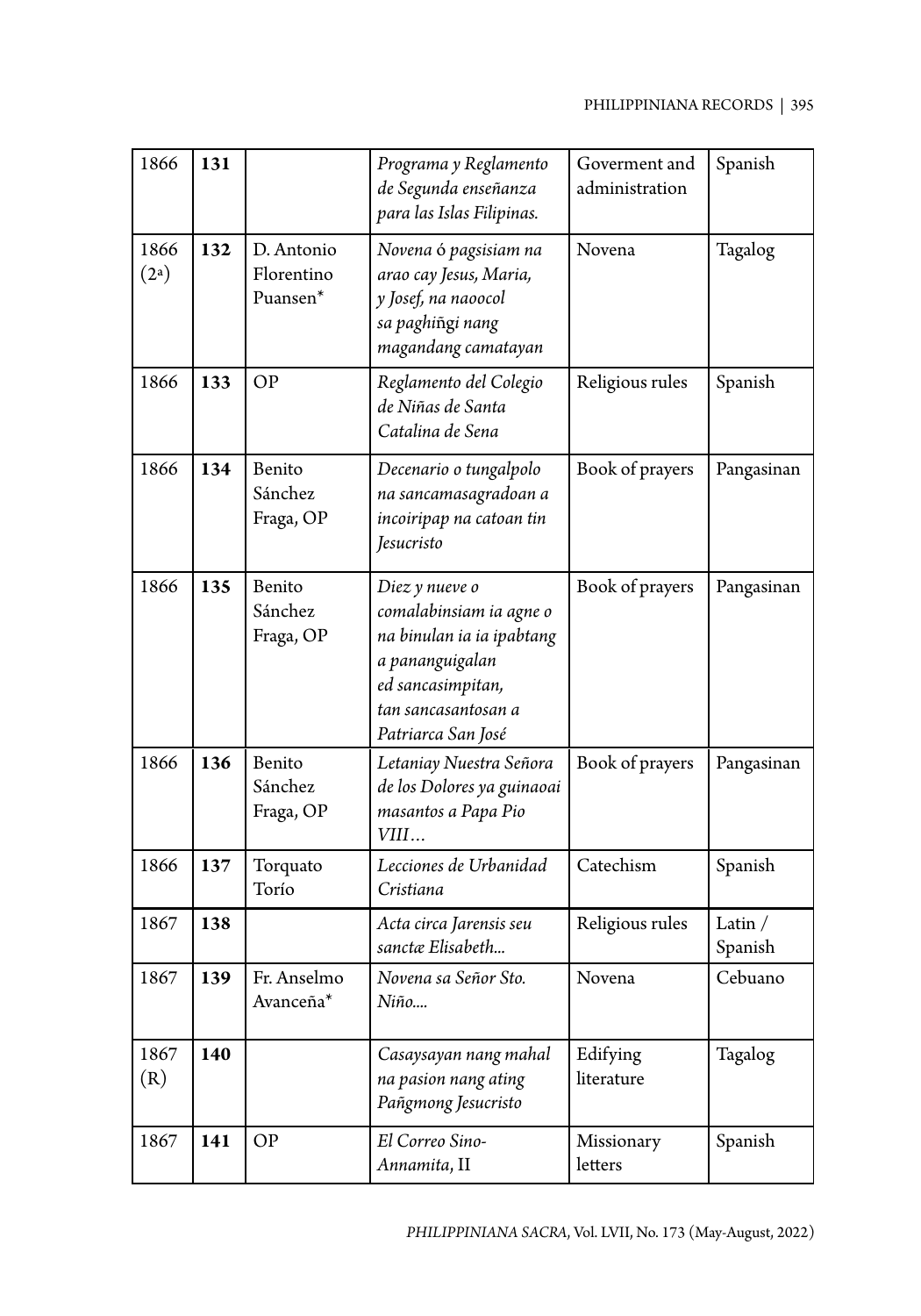| 1867 | 142 | Fr. Modesto<br>de Castro*<br>D. Frutos<br>del Prado*<br>(trans.) | Pagpasuratsuratan ni<br>Urbana asin ni Feliza<br>na paghihinónodan<br>nin narahay na<br>caogalean na dapit<br>sa paquiatubang sa<br>magcasitauo      | Edifying<br>literature $(T)$  | Bicolano   |
|------|-----|------------------------------------------------------------------|------------------------------------------------------------------------------------------------------------------------------------------------------|-------------------------------|------------|
| 1867 | 143 | Mariano<br>Cuartero, OP                                          | Nos el Dr. D. Fr.<br>Mariano Cuartero                                                                                                                | Pastoral letters              | Spanish    |
| 1867 | 144 |                                                                  | Idea seu Programma<br>Libri III                                                                                                                      | Canon law                     | Latin      |
| 1867 | 145 | Fr. Teodosio<br>Homillano*<br>(trans.)                           | An ancora sa salvacion                                                                                                                               | Catechism $(T)$               | Bicolano   |
| 1867 | 146 | San Ignacio de<br>Loyola, SJ                                     | Magna Ejercicios<br>Spirituales sa tataramon<br>na bicol                                                                                             | Religious<br>literature $(T)$ | Bicolano   |
| 1867 | 147 | Fr. Raimundo<br>Lozano, OSA                                      | Flores ni Maria<br>Santisima nga<br>guinbuhat                                                                                                        | Book of prayers               | Hiligaynon |
| 1867 | 148 | Fr. Raimundo<br>Lozano, OSA                                      | Novena ni San Agustin<br>ñga amay ta ñga                                                                                                             | Novena                        | Hiligaynon |
| 1867 | 149 | Fr. Raimundo<br>Lozano, OSA                                      | Novena ni San Isidro<br>Labrador                                                                                                                     | Novena                        | Hiligaynon |
| 1867 | 150 | Fr. Raimundo<br>Lozano, OSA                                      | Palapucao nga<br>umalagda sa mga<br>dalaga, cag catungdanan<br>sa mga miño cag sa mga<br>iloy                                                        | Book of prayers               | Hiligaynon |
| 1867 | 151 | Fr. Raimundo<br>Lozano, OSA                                      | Semana espiritual o<br>mañga consideracion sa<br>pag ejercicios sing pito<br>ca adlao, cag sa pagbasa<br>sa matag adlao cag<br>confesion y communion | Book of prayers               | Hiligaynon |
| 1867 | 152 | Fr. Pedro<br>Payo, OP                                            | Fr. Pedro Payo del<br>Sagrado Orden de<br>Predicadores                                                                                               | Educational<br>report         | Spanish    |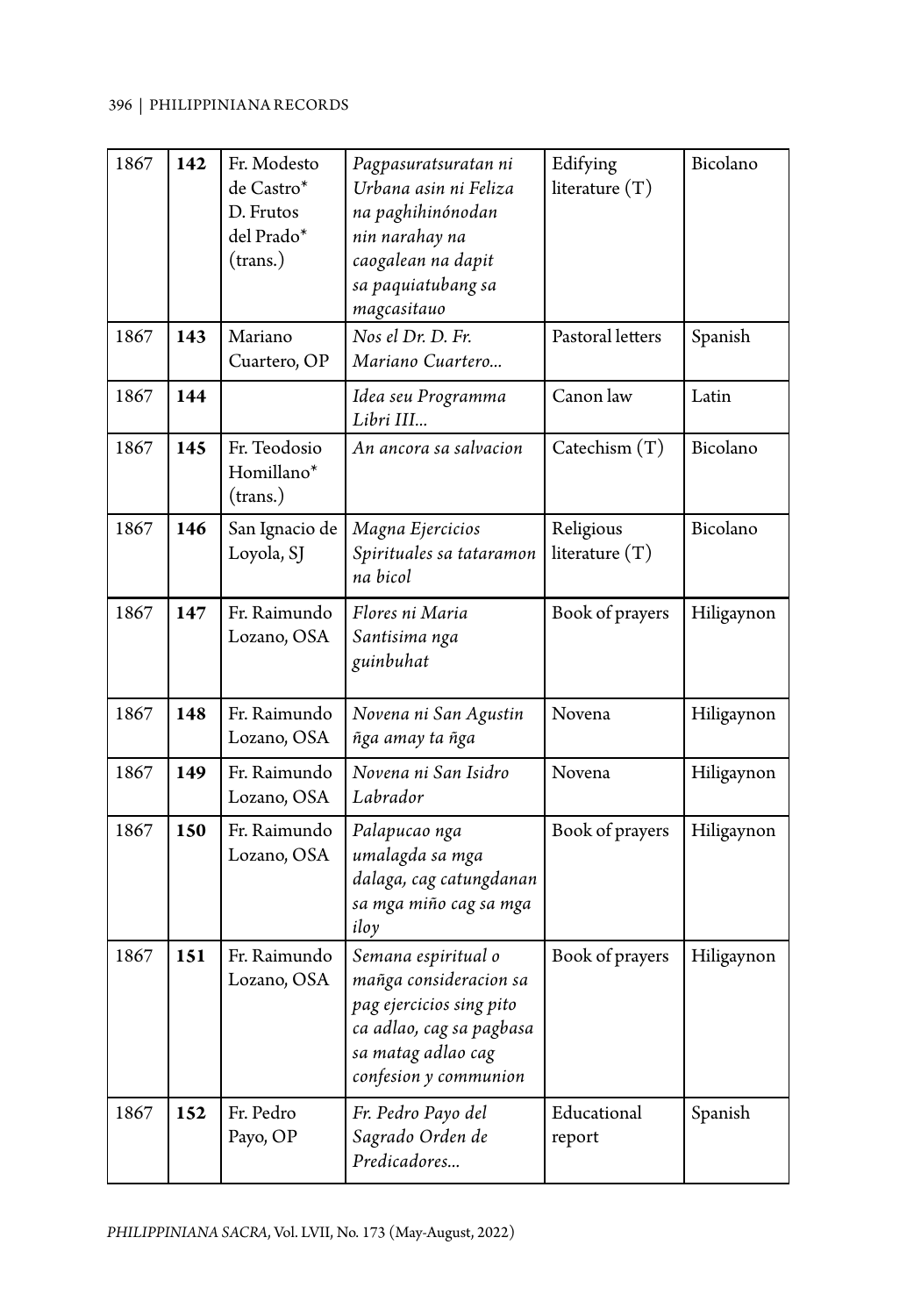| 1867                      | 153 |                                                                        | Programa y<br>Reglamento de Segunda<br>enseñanza para las<br>Islas Filipinas.                                                                    | Goverment and<br>administration             | Spanish  |
|---------------------------|-----|------------------------------------------------------------------------|--------------------------------------------------------------------------------------------------------------------------------------------------|---------------------------------------------|----------|
| 1867<br>$(2^a)^6$         | 154 | Fr. François<br>Aimé Pouget<br>/ Fr. Claude<br>Fleury; OSA<br>[trans.] | Compendio de la<br>doctrina cristiana                                                                                                            | Catechism $(T)$                             | Cebuano  |
| 1867                      | 155 | Fr. Carlos<br>Gregorio<br>Rosignoli, SJ                                | Manga catotohanang<br>tunay sa tauong<br>cristiano, nang<br>caniyang alalahanin<br>sa arao ang caniyang<br>pinagmul-an, at<br>caniyang sasapitin | Catechism $(T)$                             | Tagalog  |
| 1868<br>(2 <sup>a</sup> ) | 156 | Fr. Francisco<br>Carrero, OP                                           | Triunfo del Santo<br>Rosario y Orden de<br>Santo Domingo en los<br>Reinos                                                                        | Missionary<br>history                       | Spanish  |
| 1868<br>(2 <sup>a</sup> ) | 157 |                                                                        | Casaysayan can mahal<br>na Pasion ni Jesucristo<br>cagurangnanta                                                                                 | Edifying<br>literature-<br>Religious poetry | Bicolano |
| 1868                      | 158 | <b>OP</b>                                                              | El Correo Sino-<br>Annamita, III                                                                                                                 | Missionary<br>letters                       | Spanisg  |
| 1868                      | 159 | Fr. Francisco<br>Gaínza, OP]                                           | Estatutos para la<br>Escuela-Colegio de<br>Santa Isabel de la<br>Ciudad de Nueva<br>Cáceres.                                                     | School<br>administration                    | Spanish  |
| 1868                      | 160 | Fr. Joaquín<br>Fonseca, OP                                             | Discurso inaugural<br>pronunciado en la<br>apertura del año<br>escolar de 1868 a 1869                                                            | Discourse                                   | Spanish  |
| 1868                      | 161 | Fr. Joaquín<br>Fonseca, OP                                             | Oración fúnebre en<br>las honras por<br>los náufragos del<br>Malaspina                                                                           | Sermon                                      | Spanish  |

 $^6$  The preliminary pages indicate that this translation was first published in 1813.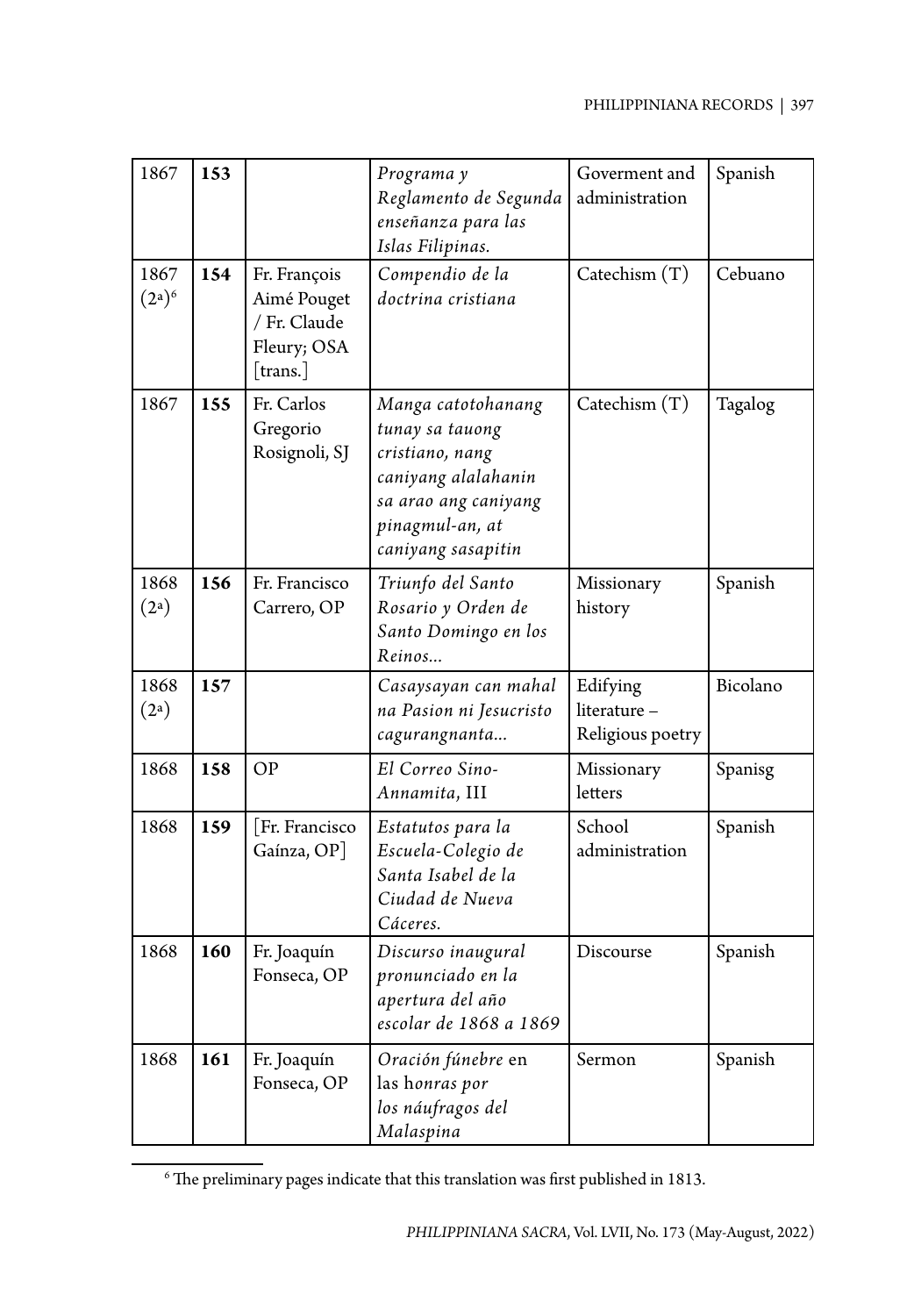| 1868         | 162 |                                      | Idea seu programma<br>Libri IV                                                                                                                                     | Canon law       | Latin      |
|--------------|-----|--------------------------------------|--------------------------------------------------------------------------------------------------------------------------------------------------------------------|-----------------|------------|
| 1868         | 163 | Fr. Francisco<br>Jayme*              | Novena sa mahimayaon<br>ñga iloy ni Maria<br>Santisima Guinoong<br>Sta. Ana                                                                                        | Novena          | Hiligaynon |
| 1868         | 164 | Ramón<br>Martínez<br>Vigil, OP       | Memoria sobre la Iglesia<br>de Santo Domingo y<br>Sermón                                                                                                           | Sermon          | Spanish    |
| 1868         | 165 | OP                                   | Memorial de los quince<br>misterios del Santísimo<br>Rosario                                                                                                       | Book of prayers | Spanish    |
| 1868         | 166 | OP                                   | Novena a Nuestra<br>Señora del Rosario                                                                                                                             | Novena          | Ibanag     |
| 1868         | 167 | <b>OP</b>                            | Novena a la Santísima<br>Virgen de los Dolores                                                                                                                     | Novena          | ¿Spanish?  |
| 1868         | 168 |                                      | Novena de Santa<br>Mónica por un<br>misionero de la diócesis<br>de Cebu                                                                                            | Novena          | Cebuano    |
| 1868         | 169 | OAR                                  | Novena ni Maria<br>Santisima sa Pilar                                                                                                                              | Novena          | Cebuano    |
| 1868<br>(3a) | 170 | Fr. Martín<br>Real de la<br>Cruz, OP | Antorcha de caminantes                                                                                                                                             | Catechism       | Ibanag     |
| 1868<br>(R)  | 171 |                                      | Sumario y manual de las<br>obligaciones privilegios<br>e indulgencias de los<br>hermanos y cofrades de<br>la Reina de los Angeles<br>María Santísima del<br>Carmen | Religious rules | Spanish    |

## **Simeón Zapata**

| 1868 | 172   Raimundo | Novena de la       | Novena | Hiligaynon |
|------|----------------|--------------------|--------|------------|
|      | Lozano.        | Natividad de Santa |        |            |
|      | `OSA           | María              |        |            |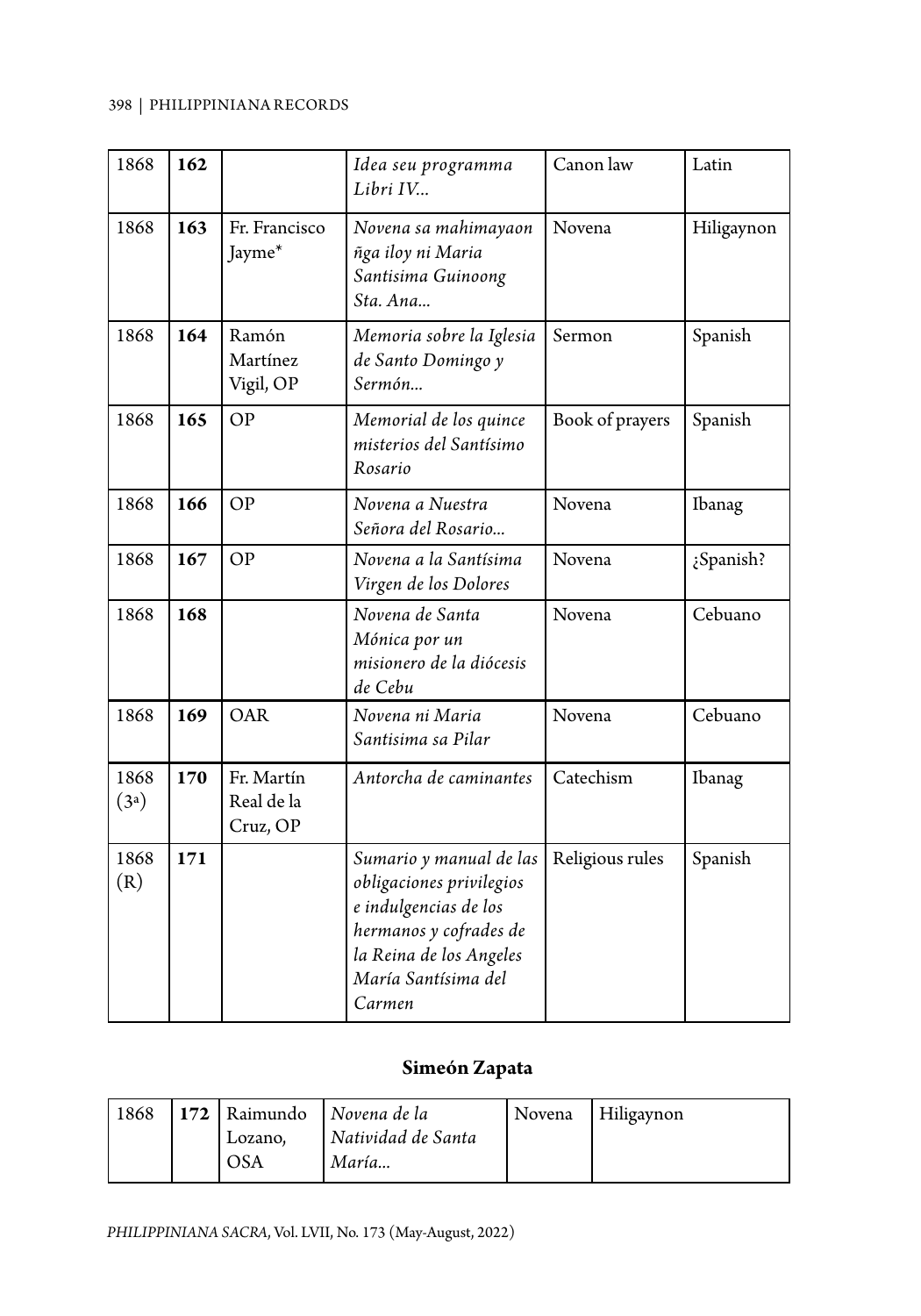| 1868 | 173 | Raimundo<br>Lozano,<br><b>OSA</b> | Novena de Nuestra<br>Señora de los<br>Remedios                                                     | Novena | Hiligaynon                              |         |
|------|-----|-----------------------------------|----------------------------------------------------------------------------------------------------|--------|-----------------------------------------|---------|
| 1868 | 174 | Raimundo<br>Lozano,<br><b>OSA</b> | Novena ni San<br>Antonio de Padua                                                                  | Novena | Hiligaynon                              |         |
| 1868 | 175 | Raimundo<br>Lozano,<br><b>OSA</b> | Novena si San Julian,<br>obispo de Cuenca                                                          | Novena | Hiligaynon                              |         |
| 1868 | 176 | Raimundo<br>Lozano,<br><b>OSA</b> | Novena ni San<br>Raymundo abad sa<br>Fitero                                                        | Novena | Hiligaynon                              |         |
| 1868 | 177 |                                   | Mga pagpangadie nga vinisaya<br>sang santos nga tuud nga<br>Rosario sang mahal nga virgen<br>Maria |        | Book of<br>prayers with<br>ilustrations | Cebuano |
| 1868 | 178 |                                   | Silabario, o Catón cristiano y<br>doctrina cristiana para uso de<br>las escuelas                   |        | Catechism                               | Spanish |

# **Plana-Jorba**

| 1869 | 179 | Fr. Anselmo<br>Avanceña <sup>*</sup> | Novena sang mahimayaon,<br>cag Palamilagro nga S.<br>Antonio de Padua         | Novena                   | Hiligaynon |
|------|-----|--------------------------------------|-------------------------------------------------------------------------------|--------------------------|------------|
| 1869 | 180 | Fr. Blas<br>Cavada de<br>$Castro^*$  | Novena ni San Blas Martir<br>ug Obispo sa Sebaste<br>mananabang sa naha bucug | Novena                   | Cebuano    |
| 1869 | 181 | Fr. Benito<br>Corominas,<br>OP       | Discurso pronunciado en la<br>apertura del año escolar                        | Discourse                | Spanish    |
| 1869 | 182 | OP                                   | El Correo Sino-Annamita, IV                                                   | Missionary<br>letters    | Spanish    |
| 1869 | 183 |                                      | Idea seu porgramma Libri I                                                    | Canon law                | Latin      |
| 1869 | 184 | Antonio de<br>Keyser y<br>Muñoz      | Medios que el Gobierno y la<br>Sociedad Económica                             | Report on<br>agriculture | Spanish    |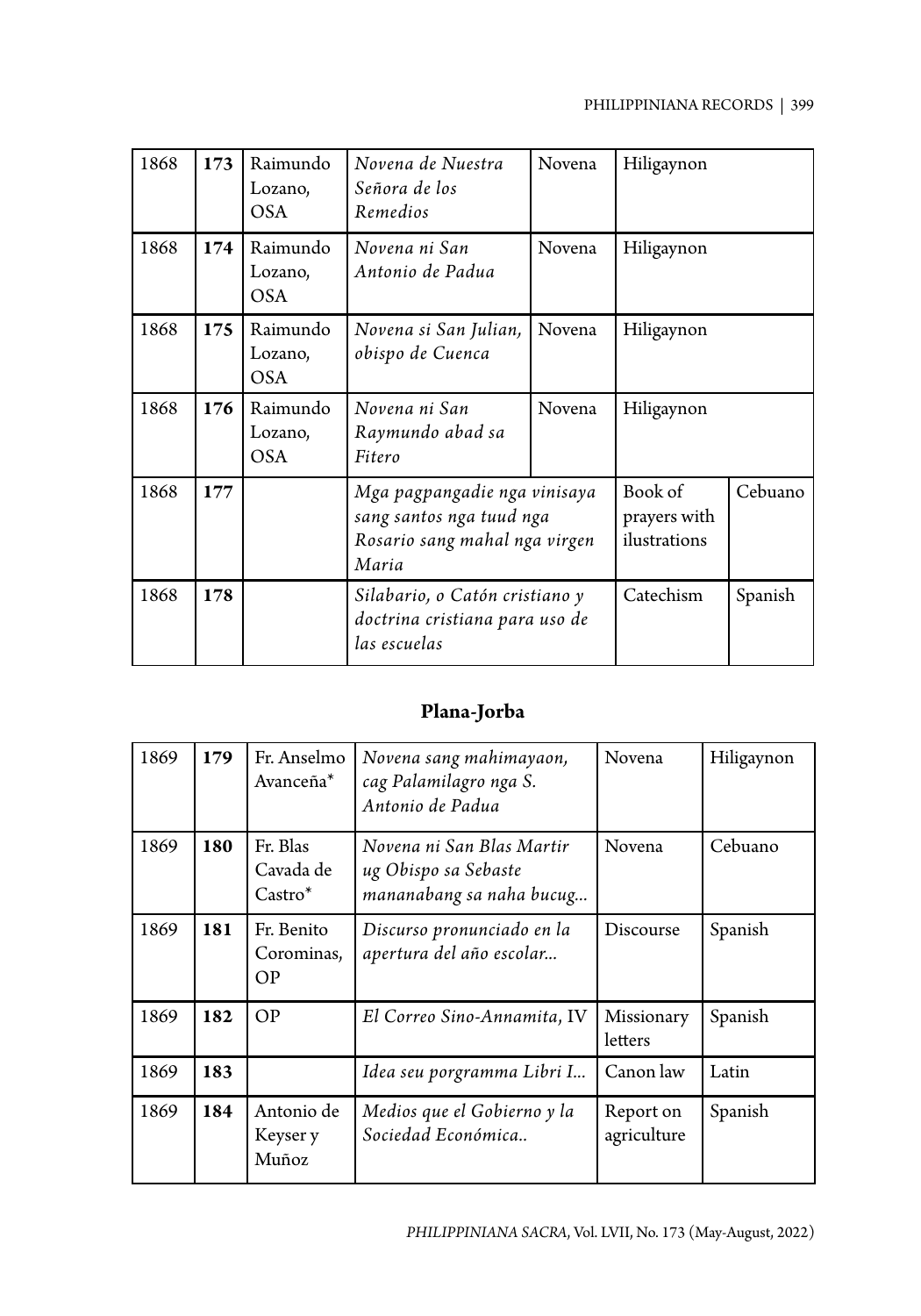| 1869 | 185 | Fr.<br>Raimundo<br>Lozano,<br><b>OSA</b> | Novena cay Santa Rita                                                                                                                           | Novena              | Hiligaynon          |
|------|-----|------------------------------------------|-------------------------------------------------------------------------------------------------------------------------------------------------|---------------------|---------------------|
| 1869 | 186 | Fr.<br>Raimundo<br>Lozano,<br><b>OSA</b> | Novena de la Asunción de<br>Nuestra Señora                                                                                                      | Novena              | Hiligaynon          |
| 1869 | 187 |                                          | Meditaciones para<br>nueve días de ejercicios<br>espirituales                                                                                   | Novena              | Spanish             |
| 1869 | 188 | <b>OFM</b>                               | Novena nga igampo ta<br>sa Dios an mga calag sa<br>Purgatorio ñga guinbinisaya<br>sausa nga devoto nga cura<br>parroco sa provincia sa<br>Samar | Novena              | Waray               |
| 1869 | 189 | Fr. Pedro<br>Payo, OP                    | Carta a los M. RR. PP.<br>Prior, Rector, Vicarios y<br>demás Religiosos de esta<br>Nueva Provincia del Rosario<br>de Filipinas                  | Religious<br>letter | Spanish             |
| 1869 | 190 | Fr. Humbert<br>of Romans,<br>OP          | Expositio B. Humberti,<br>Generalis Magistri                                                                                                    | Religious<br>letter | Latin               |
| 1869 | 191 | Gabriel<br>Vivó y<br>Juderías            | Gramática Hispano-Ilocana                                                                                                                       | Dictionary          | Ilocano-<br>Spanish |

### **Aoiz**

| 1869 | 192 | <b>OP</b>                | Catecismo de la doctrina<br>cristiana en idioma de<br>Pangasinán | Catechism             | Pangasinan |
|------|-----|--------------------------|------------------------------------------------------------------|-----------------------|------------|
| 1870 | 193 | Fr. Anselmo<br>Avanceña* | Novena sa mga Calag sa<br>Purgatorio                             | Novena                | Hiligaynon |
| 1870 | 194 | OP                       | El Correo Sino-Annamita,                                         | Missionary<br>letters | Spanish    |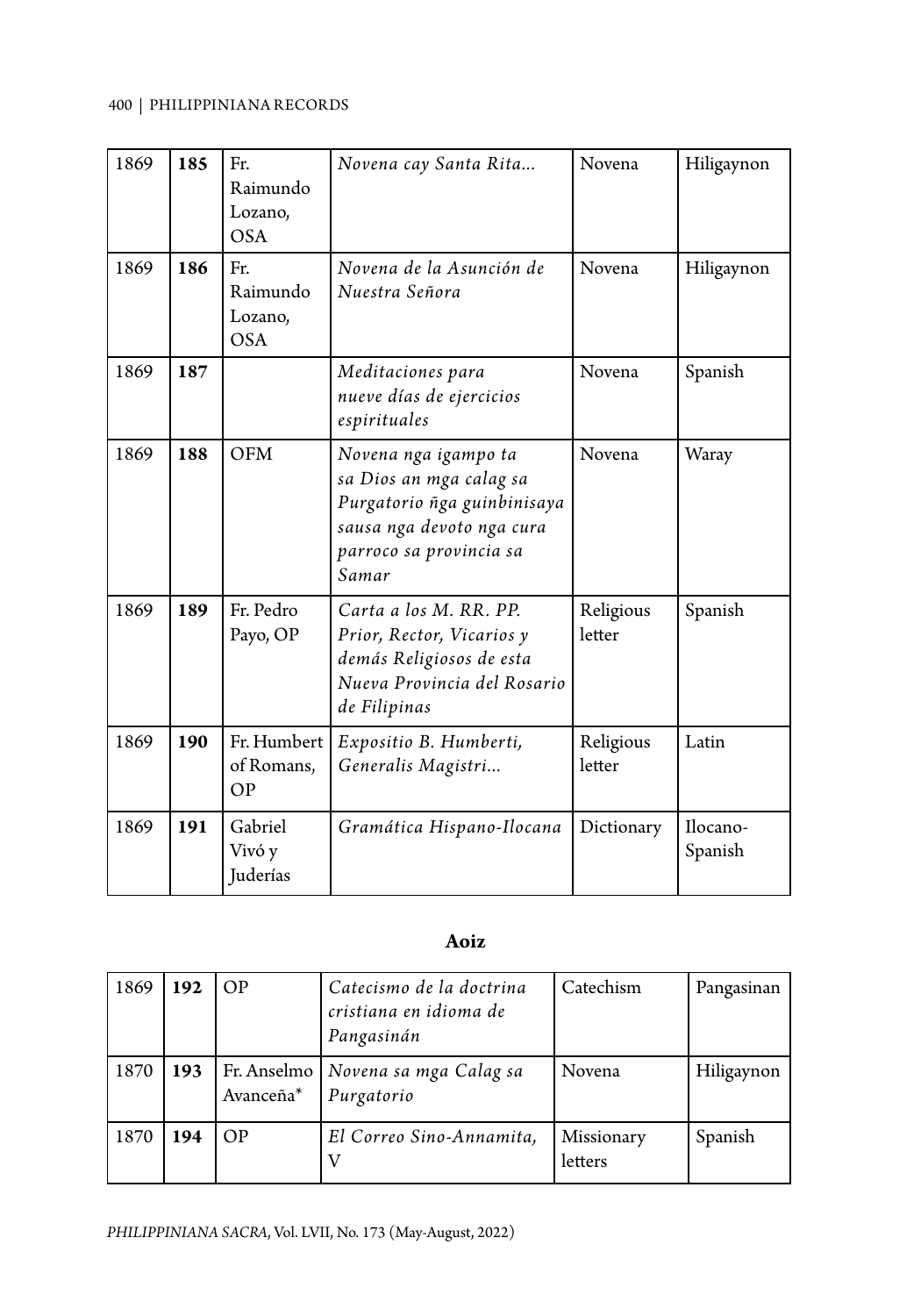| 1870                      | 195 |                                                                                | Doctrina Cristiana en<br>Lengua Visaya, para<br>Instrucción de los Niños                                                                                             | Catechism | Cebuano |
|---------------------------|-----|--------------------------------------------------------------------------------|----------------------------------------------------------------------------------------------------------------------------------------------------------------------|-----------|---------|
| 1870                      | 196 | Fr.<br>Francisco<br>Gaínza, OP                                                 | Discurso pronunciado el<br>18 de septiembre de 1870<br>con motivo de la bendición<br>y colocación de la primera<br>piedra del Hospital<br>diocesano de Nueva Cáceres | Discourse | Spanish |
| 1870                      | 197 |                                                                                | Idea su programma Libri<br>II                                                                                                                                        | Canon law | Latin   |
| 1870                      | 198 | Fr. Ramón<br>Martínez<br>Vigil, OP                                             | Discurso pronunciado en la<br>apertura                                                                                                                               | Discourse | Spanish |
| 1870<br>(2 <sup>a</sup> ) | 199 | Fr. Ramón<br>Martínez<br>Vigil, OP                                             | Exposición del sistema<br>métrico-decimal                                                                                                                            | Science   | Spanish |
| 1870                      | 200 | Fr. Jaime<br>Pontí,<br>OP, y Fr.<br>Domingo<br>Treserra,<br>OP<br>$(trans.)^7$ | La Iglesia de Cristo desde<br>Adán hasta el presente                                                                                                                 | Theology  | Spanish |
| 1870                      | 201 | Fr. Basilio<br>Sancho de<br>Santa Justa<br>y Rufina                            | $N$ os                                                                                                                                                               | Discourse | Español |
| 1870                      | 202 | [Fr.<br>Hipólito<br>Casiano<br>Gómez,<br>$OSA$ <sup>8</sup>                    | Paquigpolong sang isa<br>ca iloy sa isa ca anac sa<br>nahatungud sang mga<br>quinahanglan sa maayo nga<br>pag confesar                                               | Catechism | Cebuano |

 $^7$  In fact, it was not an original work by Father Pontí, but a compiled translation of two different works by abbé Duvoisin. See Pilar Martino Alba: "Los PP. Jaume Pontí y Domingo Treserra, traductores del abate Duvoisinla traducción como espejo multiplicador de los valores morales de la sociedad," en Antonio Bueno García: *Los d*ominicos españoles e iberoamericanos y la tradu*cción*, Vol.1 (Granada: Comares, 2018) pp. 211-223. 8

 Attribution made by Gregorio de Santiago Vela: Ensayo de una Biblioteca Íbero-Americana de *la Orden de San Agustín,* Vol. III (Madrid: Imp. del Asilo de Huérfanos del S. C. de Jesús, 1917), p. 129.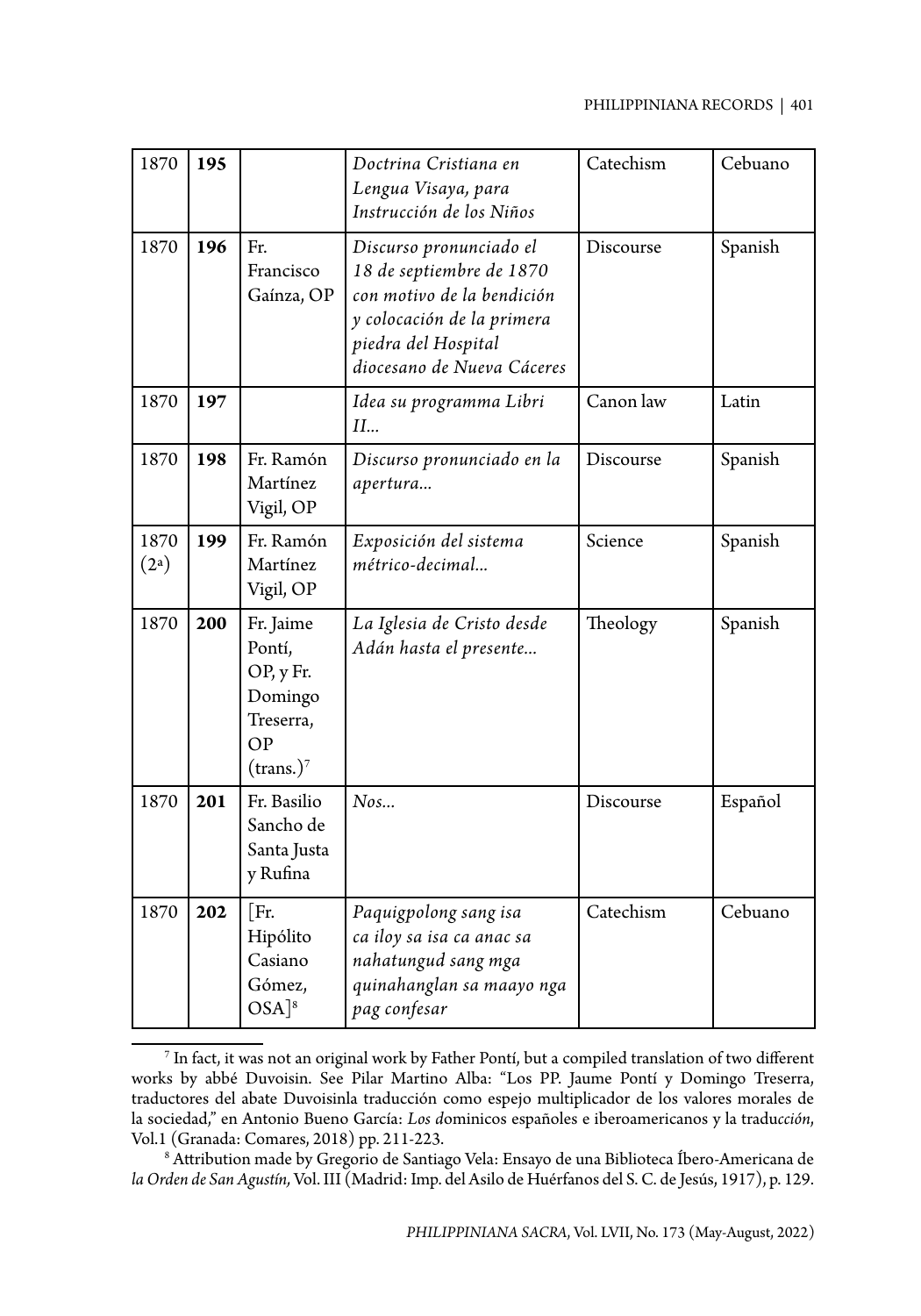| $1870$   203 |  | Programa de gramática        | Svllabus | Spanish |
|--------------|--|------------------------------|----------|---------|
|              |  | castellana para los exámenes |          |         |
|              |  | de primero y segundo año.    |          |         |

#### **Babil Saló**

| $1870$   204 | I Fr. Pietro | Constitutio Sanctissimi D. N. qua | Religious | Latin |
|--------------|--------------|-----------------------------------|-----------|-------|
|              | Avanzini     | censura                           | rules     |       |

#### **aoiz**

| 1871 | 205 | Fr. Benito<br>Corominas,<br>OP            | Joannis devoti Episcopi<br>olim Ananiensis postea                                                         | Canon law                | Latin   |
|------|-----|-------------------------------------------|-----------------------------------------------------------------------------------------------------------|--------------------------|---------|
| 1871 | 206 | <b>OP</b>                                 | El Correo Sino-<br>Annamita, VI                                                                           | Missionary<br>letters    | Spanish |
| 1871 | 207 | OP                                        | El Correo Sino-<br>Annamita, VII <sup>9</sup>                                                             | Missionary<br>letters    | Spanish |
| 1871 | 208 | Fr. Joaquín<br>Fonseca, OP                | Sermón que en la<br>solemne función<br>deducida a Sto.<br>Domingo de Guzmán<br>por la V. Orden<br>Tercera | Sermon                   | Spanish |
| 1871 | 209 | Pedro Gibert<br>de Santa<br>Eulalia, OAR] | Casayoran sa<br>pagaradalan sa mga<br>Cristianos                                                          | Catechism                | Cuyonon |
| 1871 | 210 | Pedro Gibert<br>de Santa<br>Eulalia, OAR] | Lacted nga tocsoan nga<br>Casayodan                                                                       | Catechism                | Cuyonon |
| 1871 | 211 | OP                                        | Hæc sunt Acta Capituli<br>Provincialis Provinciæ<br>Sanctissimi Rosarii<br>Philippinarum                  | Religious<br>proceedings | Latin   |

 $^9$  The 1871 indicated in the front page might possibly be a mistake. Therefore, it was printed in 1872, as it ought to be.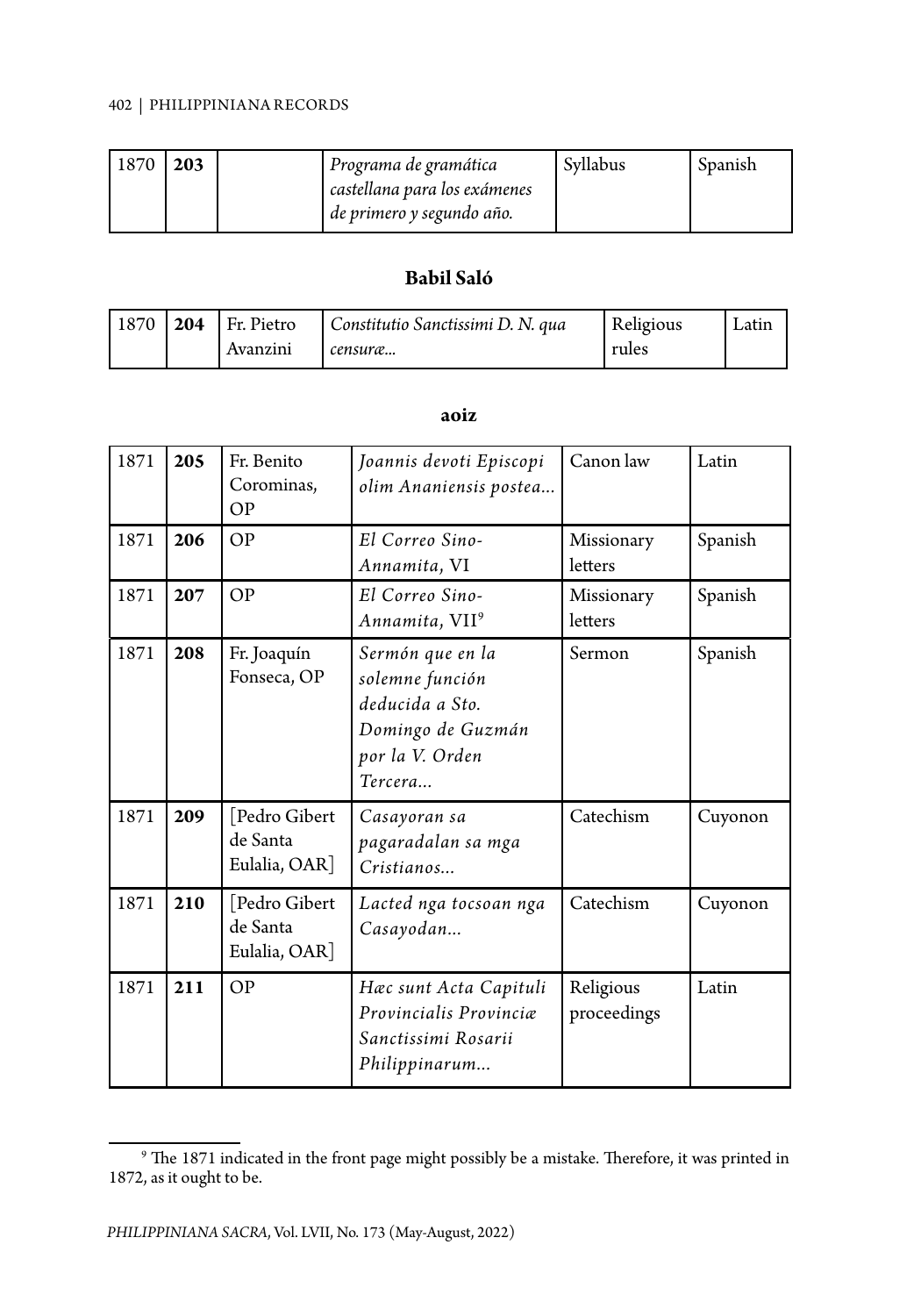| 1871 | 212 | Fr. Fermín<br>Llorente                                                        | Discurso que en la Solemne<br>Bendición del Colegio<br>Diocesano de Niñas de<br>Nueva Cáceres                                         | Discourse                    | Spanish    |
|------|-----|-------------------------------------------------------------------------------|---------------------------------------------------------------------------------------------------------------------------------------|------------------------------|------------|
| 1871 | 213 | Fr. Miguel<br>Narro, OP                                                       | Discurso pronunciado<br>en la apertura anual<br>de los estudios de la<br>Universidad                                                  | Discourse                    | Spanish    |
| 1871 | 214 | Fr. Miguel<br>Narro, OP                                                       | Oración fúnebre, que<br>en las solemnes honras<br>celebradas el día 30 de<br>enero de 1871 por el Ilmo.<br>Sr. D. Fr. Hilario Alcázar | Sermon                       | Spanish    |
| 1871 | 215 | Fr. Joseg Ignaz<br>Claus; Fr.<br>Benito Rivas,<br>$OP$ (trans.)               | Conceptos doctrinales y<br>morales [tomo IV]                                                                                          | $\text{Catechism}(\text{T})$ | Tagalog    |
| 1871 | 216 | Fr. Fernando<br>Sánchez, OSA                                                  | Ang Cofrades ñga sacop<br>sa mahal nga Virgen sa<br>Calipay                                                                           | Novena                       | Cebuano    |
| 1871 | 217 | Fr. Melitón<br>Talegón, OSA]                                                  | Novena de Santo Tomas<br>de Villanueva ñga guitocod<br>ug guibinisaya                                                                 | Novena                       | Cebuano    |
| 1872 | 218 | OP                                                                            | Breve práctica de ayudar a<br>bien morir                                                                                              | Catechism                    | Ibanag     |
| 1872 | 219 |                                                                               | Novena sa Ntra. Señora<br>de la Purificacion con sa<br>Candelaria                                                                     | Novena                       | Hiligaynon |
| 1872 | 220 |                                                                               | Panabang sa mga<br>Masaquit                                                                                                           | Book of<br>prayers           | Hiligaynon |
| 1872 | 221 | Fr. Joaquín<br>Fonseca, OP                                                    | Sermón predicado en la<br>Catedral de Manila                                                                                          | Sermon                       | Spanish    |
| 1872 | 222 | Fr. Francisco<br>Gaínza, OP<br>/ Antonio<br>Florentino<br>Puansen*<br>(trad). | Milicia de Jesucristo.<br>Hocbó nang manga<br>campon no Jesucristo                                                                    | Religious rules<br>(T)       | Tagalog    |